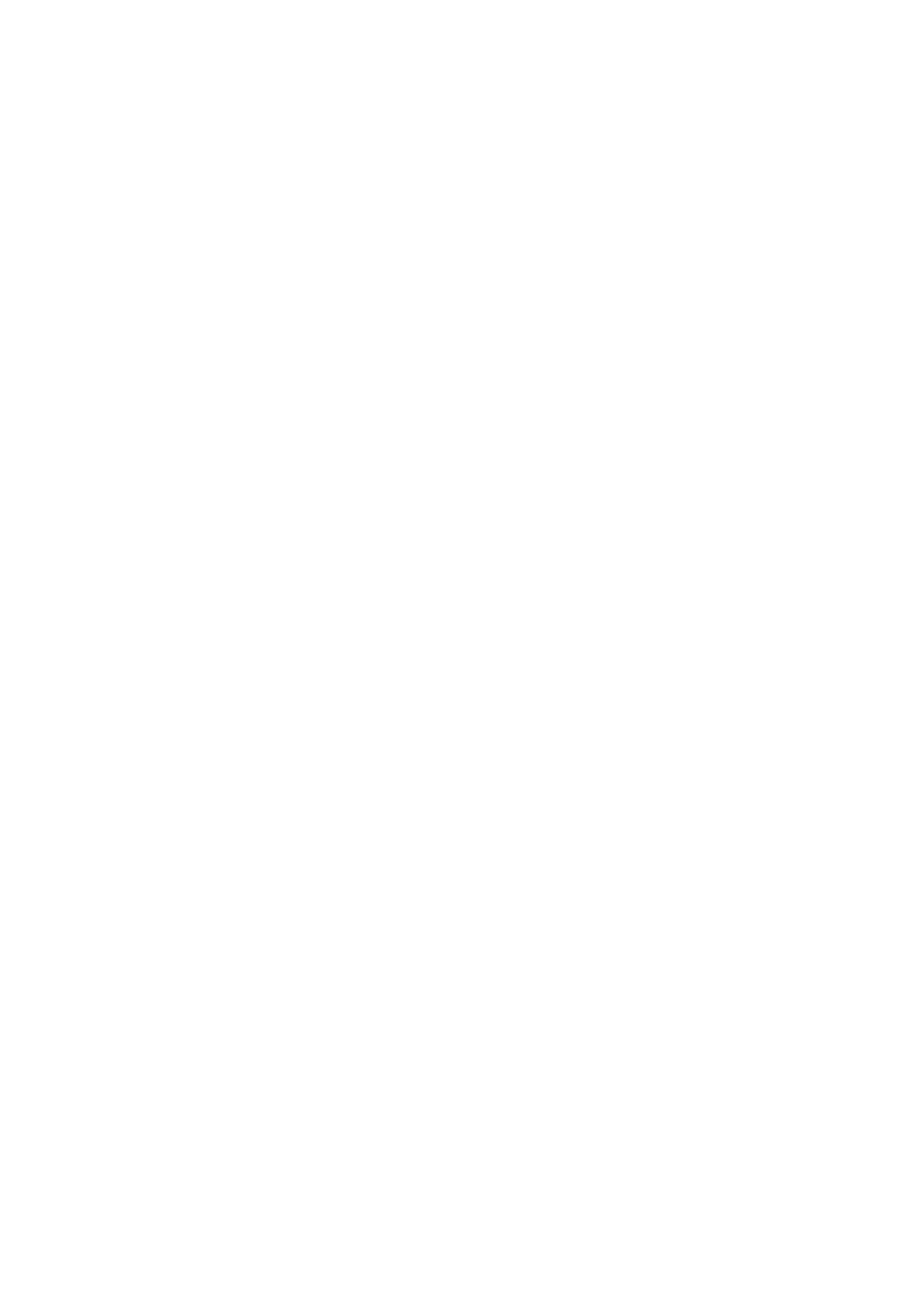#### **CONTENTS**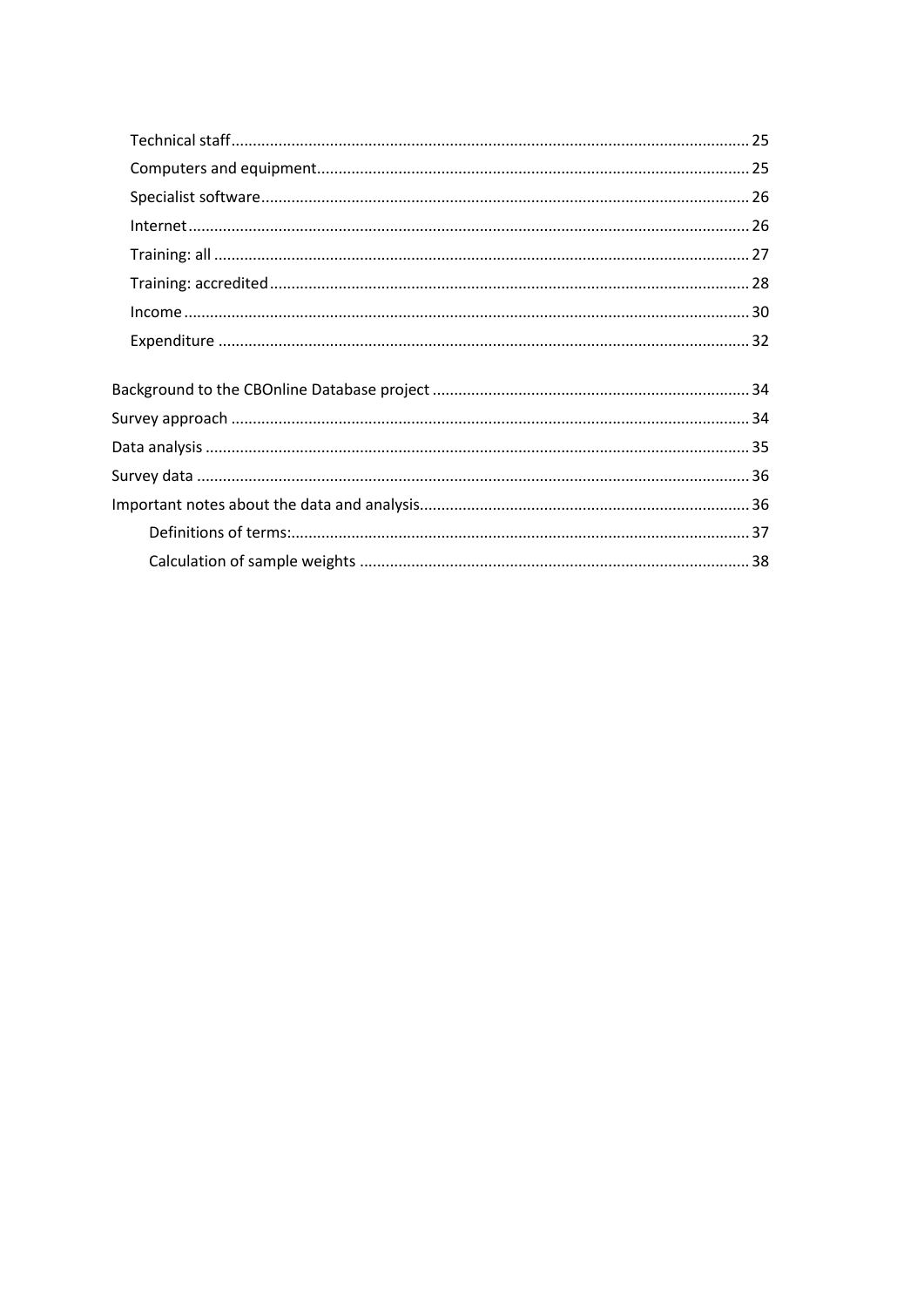## <span id="page-4-0"></span>**Introduction**

1

This report provides an analysis of data collected for the Community Broadcasting Database (CBD) by the CBOnline Project from community radio broadcasting licensees that were fully licensed and operating at 30 June 2008. <sup>1</sup>The data was collected between March and June 2009 using an online survey.

This is the fifth CBD data collection to be undertaken by the CBOnline Project. Previous data collections were held in 2003, 2004, 2005 and 2007. All surveys have been funded by the Community Broadcasting Foundation (CBF), an independent non-profit funding agency for community broadcasting services in Australia, which is committed to an ongoing research program for the sector. The CBOnline Project is managed by the Community Broadcasting Association of Australia (CBAA).

This report provides detailed aggregated information on key aspects of the community radio broadcasting sector (the sector) including details about programming, program sources, finances, staffing, volunteers, subscribers, sponsorship, training and technology for the 2007- 08 financial year plus comparisons with data from the previous CBD collections. An outline of the survey methodology approach to data analysis is provided along with detailed statistical tables and graphs with breakdowns of results by specialist broadcasting category and geographic location. The report was prepared by CBOnline Manager, Dr. Wendy Coates.

## <span id="page-4-1"></span>**Overview of the community broadcasting sector**

Australia boasts one of the most mature and vibrant community broadcasting sectors in the world, emerging from grass-roots action in the early 1970s to become an important and distinctive part of Australian media as one of a number of broadcasting sectors: national (ABC and SBS), commercial, subscription and community.

Subject to the provisions of the *Broadcasting Services Act 1992*, and guided by the Codes of Practice<sup>2</sup> community broadcast stations operate as independent not-for-profit organisations which actively encourage access and participation by members of their communities in all aspects of broadcast operations; emphasise the provision of access to groups that are inadequately served by mainstream media; enhance the diversity of programming choices and viewpoints available to their audiences; and support and develop local and Australian arts, music and culture.

Community radio stations vary enormously depending on the needs and interests of the local geographic communities and/or the specific communities of interest they serve – including youth, senior citizens, arts, fine music, education, Australian music, sport and other specialist interests, as well as providing specific services for Indigenous, religious, print handicapped and ethnic communities. There are stations all over the country, some with metropolitan wide licences (18%), others that service particular areas of a city (sub-metro or suburban licences) (16%), some in regional (41%) and rural areas (25%), and many in remote locations<sup>3</sup>.

<sup>&</sup>lt;sup>1</sup> Note: these statistics do not cover the operations of temporary community broadcasting licensees, Remote Indigenous Broadcasting Services (RIBS) or community television stations.

 $2$  Community Broadcasting Association of Australia, Radio and Television – Codes of Practice, available from [<http://www.cbaa.org.au/content.php/16.html>](http://www.cbaa.org.au/content.php/16.html).

<sup>&</sup>lt;sup>3</sup> Station percentages refer to the 277 fully licensed and operating community radio stations at June 30 2008, as represented by the current CBD results. They do not include Remote Indigenous Broadcast Services licensees, stations with temporary radio licences, or community television stations.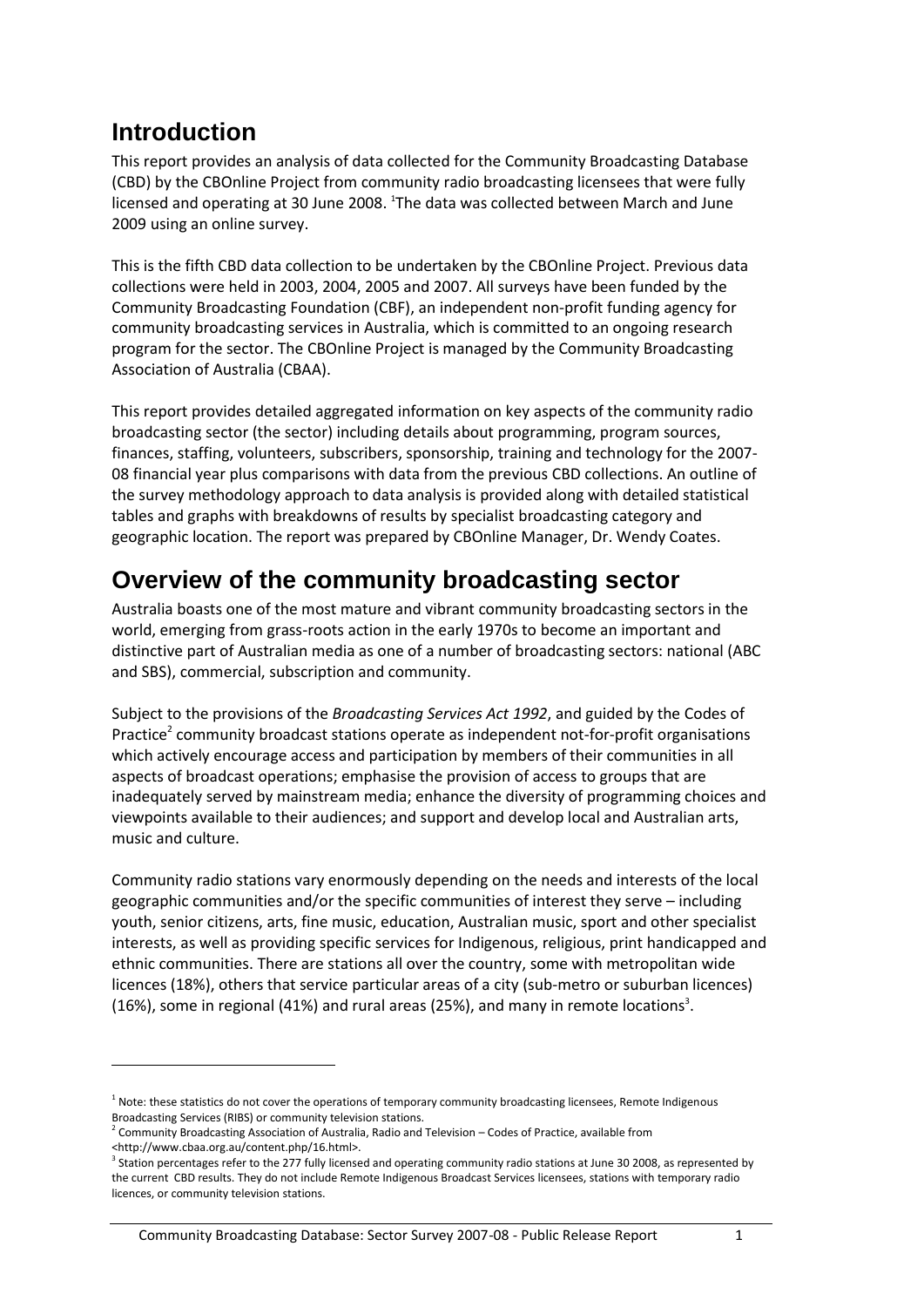The diversity of program content and emphasis on minority access exhibited by most community broadcasting stations prevents the development of mass audiences; however, recent research indicates that collectively the sector has significant audience reach. According to the latest research, in an average month 57% of Australians over 15 years of age listen to community radio  $-$  an estimated audience of 9.5 million people<sup>4</sup>.

The 2007 national qualitative study into sector audiences by Griffith University found that people tuning into metropolitan and regional stations valued the provision of local news and information and appreciated the diversity of programming, including that of specialist music formats. The research showed that audiences liked the laid back, 'ordinary person' station presentation style and perceived community radio to be accessible and approachable<sup>5</sup>.

While community broadcasting experienced a period of sustained growth from its inception over three decades ago, with the number of stations trebling since the early nineties, station numbers began to level out after 2002, peaking in 2006 and have contracted slightly in 2008. In 2009, there are 350<sup>6</sup> fully licensed community radio stations, (including 78 servicing remote Indigenous areas) and  $96<sup>7</sup>$  temporary community radio broadcasting licences; plus 81<sup>8</sup> community television broadcasting licensees, including permanent community television licences in three capital cities and 78 TV licences for remote Indigenous broadcasting services. There are also two trial TV licences located in regional areas.



The large number of temporary community radio services currently operating and the expected establishment of up to a further thirty-seven free-to-air digital community radio services in 2010 suggests that a further surge in sector growth will occur in the next few years.

**.** 

<sup>4</sup> McNair Ingenuity, *Community Radio National Listener Survey*, July 2008. This report is available from the CBOnline website: <http://www.cbonline.org.au/index.cfm?pageId=44,0,1,0>

<sup>5</sup> Michael Meadows, Susan Forde, Jacqui Ewart & Kerry Foxwell, *Community Media Matters: An Audience Study of the Australian Community Broadcasting Sector,* Griffith University Press, March 2007. This report is available from the CBOnline website: < http://www.cbonline.org.au/index.cfm?pageId=51,0,1,0

<sup>6</sup> Australian Communications and Media Authority, *LIC031 Community Radio Broadcasting Licences,* 20 April, 2009 7 Australian Communications and Media Authority, LIC027 *Current Temporary Community Broadcasting Licences,* 1 July, 2009.

<sup>8</sup> Australian Communications and Media Authority, *LIC032 Community TV Broadcasting Licences,* 5 August, 2009.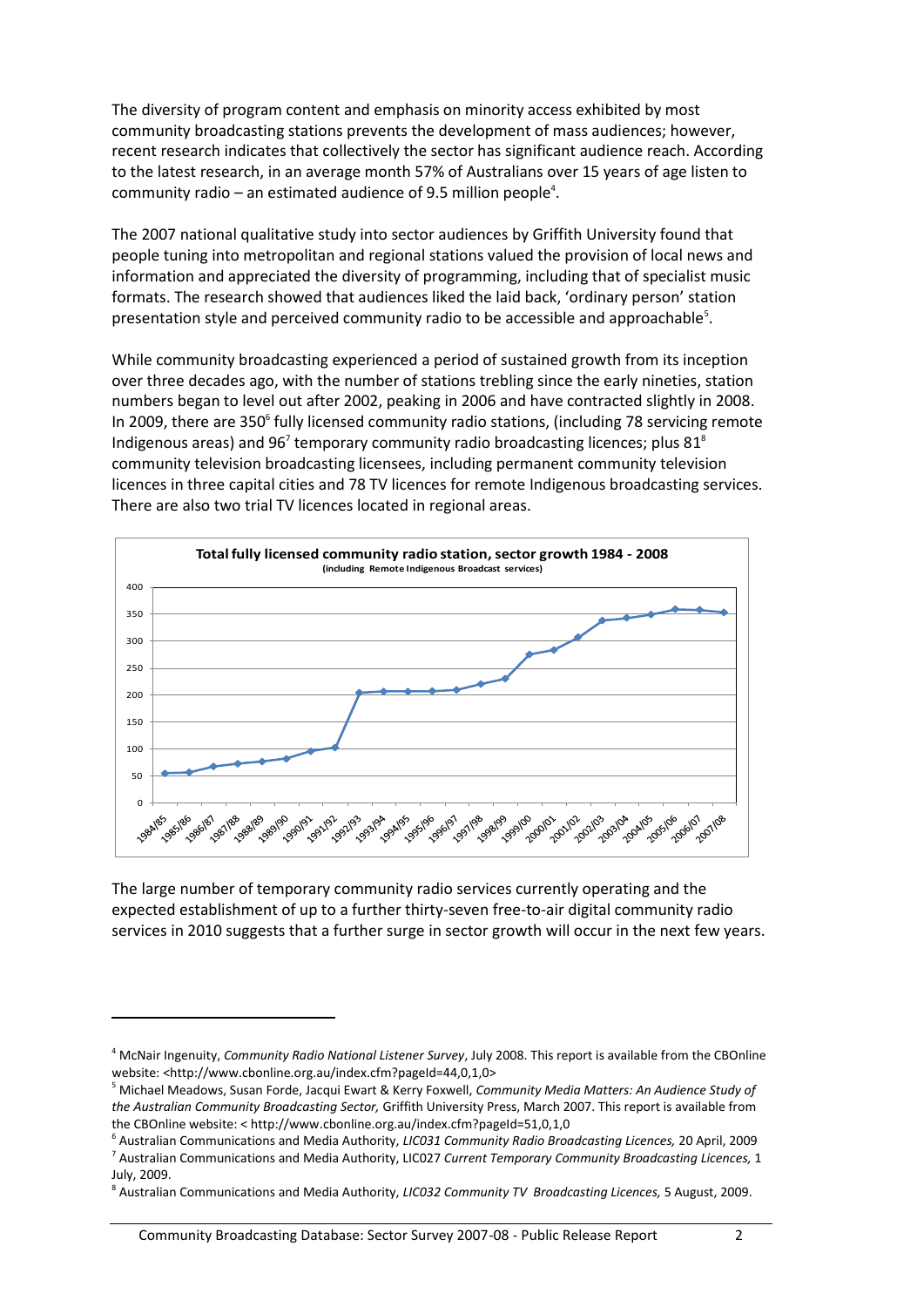# <span id="page-6-0"></span>**Main findings**

#### <span id="page-6-1"></span>**Sector numbers**

The number of fully licensed community radio stations in Australia has levelled out in recent years, decreasing slightly between 2006 and 2008. As of June 2008, there were a total of 277 fully licensed community radio stations (not including the Remote Indigenous Broadcasting Services), eight less stations than for the same time in 2007.



#### <span id="page-6-2"></span>**Audience research**

Community radio stations are increasingly taking responsibility for developing a better understanding of their audiences.

- In 2007-08 survey, 46% of all stations reported that they either commissioned or  $\bullet$ subscribed to audience measurement surveys in their service areas. This was an increase of 12 percentage points on 2005-06 when 34% of stations reported undertaking their own audience research.
- $\bullet$ Stations with higher incomes conducted the most audience research: 64% of stations earning more than \$500k annually conducted some form of audience research, while 43% of stations earning under \$500,000 surveyed their audience.
- Stations serving religious interests also reported a higher level of audience surveys, with 61% commissioning surveys.

#### <span id="page-6-3"></span>**Broadcast hours**

Community broadcasters provide radio services to their communities on a continuous basis with most stations on-air 24 hours a day, seven days a week.

Almost 100% of stations broadcast for 168 hours a week.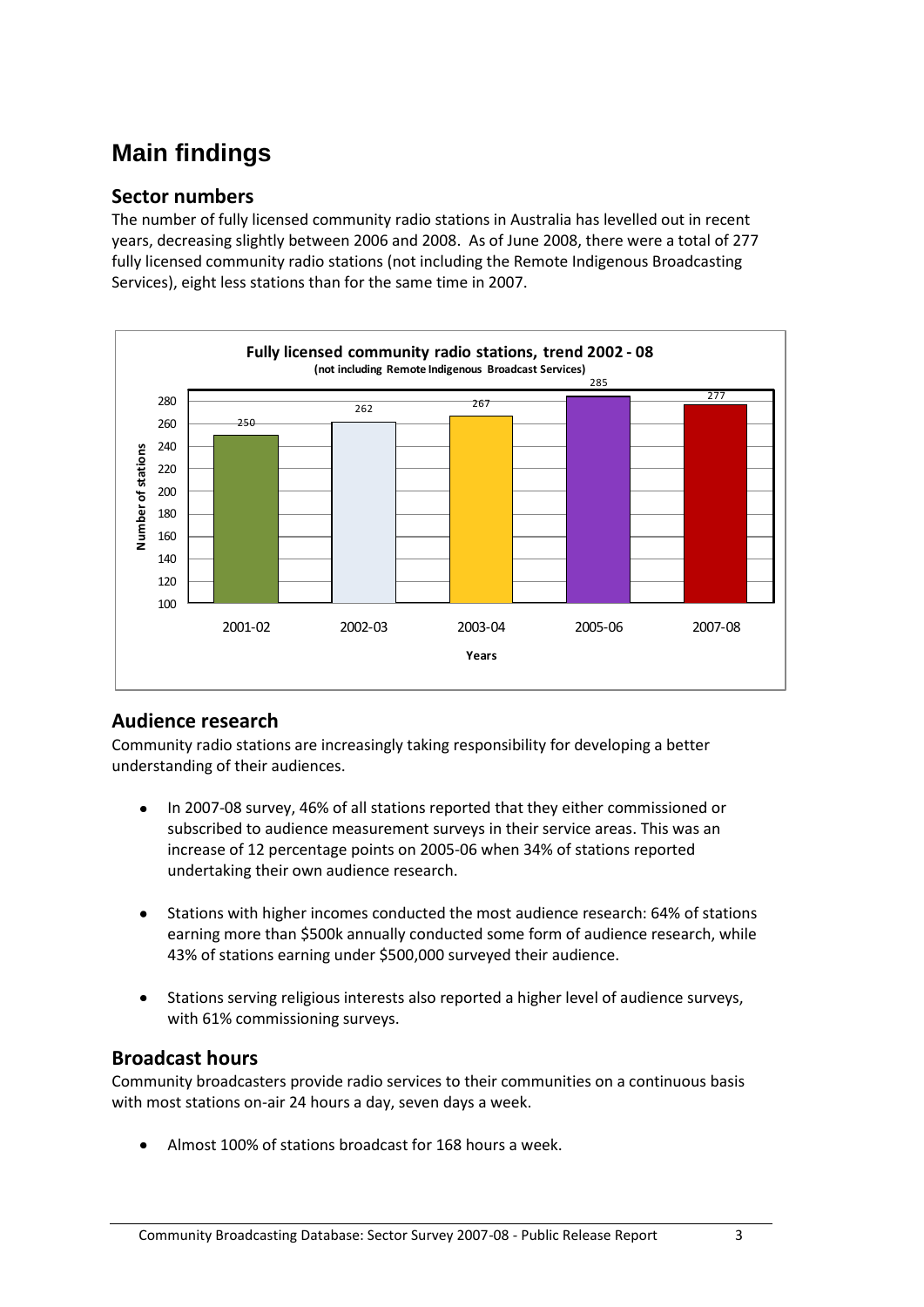Community broadcasters provided an average of 46,456 hours of programming every week.

#### <span id="page-7-0"></span>**Local content – solo providers**

Community radio stations are the only source of local content in many areas.

- Eighty-two or almost one third (30%) of all community radio stations are the only broadcaster producing local programming in their local service area.
- $\bullet$ In rural areas, community radio plays a significant role in the provision of local content, with half of all rural community radio stations (51%) the only provider of local content to their areas.
- Nationally, the percent of stations that operate as the solo provider of content in their area has decreased by 2 percentage points since 2005-06.



- During 2007-08, community radio stations broadcast an average of 129 hours of local content in an average week, or 77% of total content. This is significantly higher than the local content obligation for commercial regional radio licensees, legislated at 3 hours a day<sup>9</sup>.
- While the amount of local content broadcast by community radio stations remained high across the sector there was some variation in local content hours across different locations: suburban station broadcast the highest number of local hours with an average of 144 hours per week (86% of total broadcast hours); metropolitan stations broadcast an average of 141 hours (84%), followed by rural stations with 125 hours (74%) and regional stations with 122 hours (73%).

1

<sup>9</sup> Australian Communications and media Authority, *Local Content Protections: Rural and Regional Radio,* sourced November 2007 from<http://www.acma.gov.au/WEB/STANDARD/1001/pc=PC\_101011>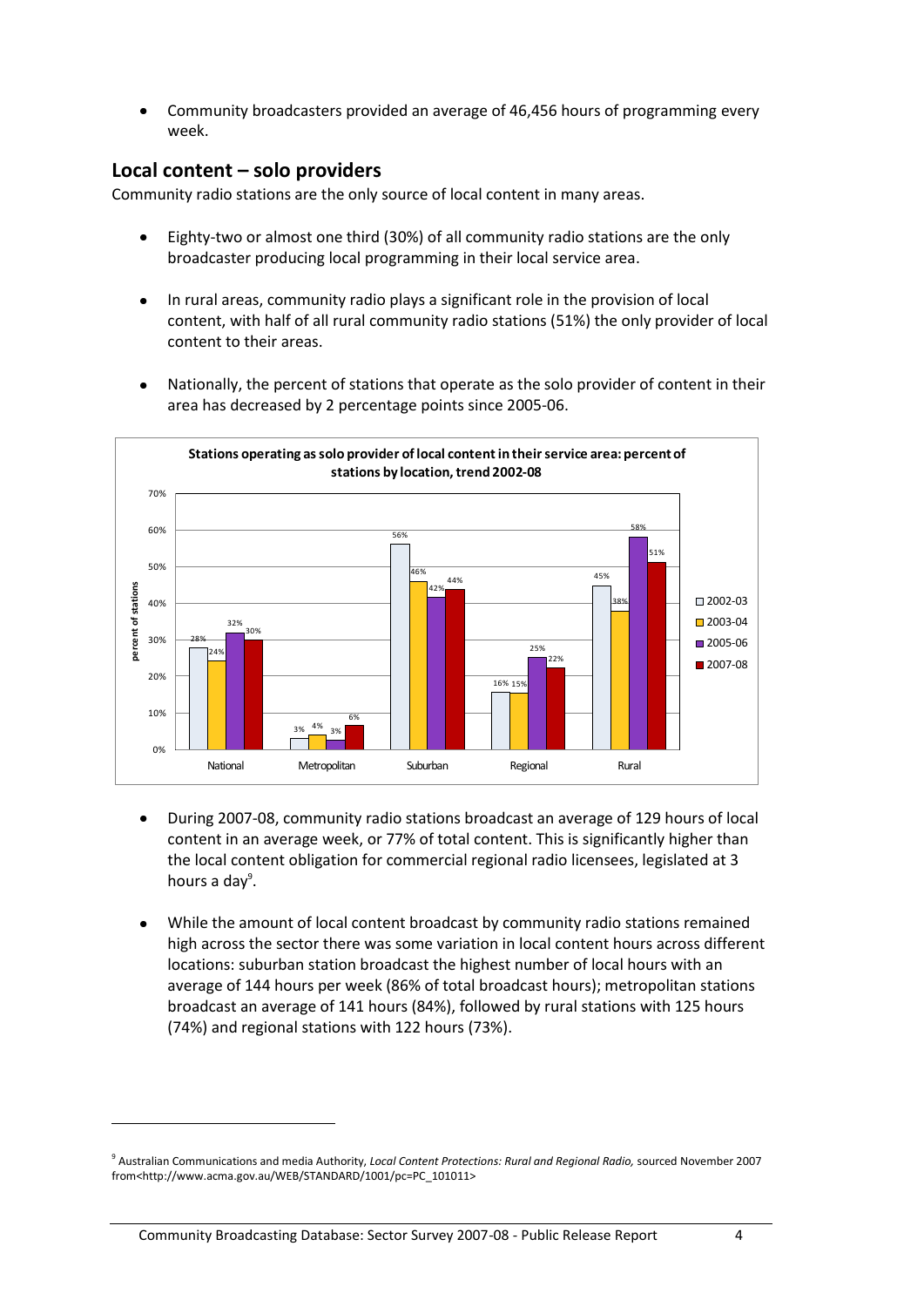#### <span id="page-8-0"></span>**Programming: spoken word and music mix**

Community broadcasters provide a mix of music and information for the communities they serve.



Nationally, music programming accounted for most (73%) of what community  $\bullet$ broadcasters put to air, increasing from 70% in 2003-04.

- Stations broadcast an average of 123 hours of music programming every week, an increase of two hours from the previous survey period (121 hours)
- In conjunction with music, the sector offers a diverse range of information: nationally,  $\bullet$ 27% of all program content was talks based (inclusive of general talks, news and current affairs programs).
- Almost all stations (98%) broadcast general spoken word programming; 93% of  $\bullet$ stations broadcast news bulletins; and 69% of stations provided current affairs programming.
- The makeup of programming varied considerably between stations serving different specialist communities. While the national average for general spoken word was 28 hours a week, ethnic stations provided an extensive 77 hours and RPH stations broadcast 59 hours. This was followed by religious stations (35 hours), youth (30) general (24), Indigenous (24), seniors (10) and fine music (3).
- The national average for news content was 9 hours a week. However RPH stations  $\bullet$ broadcast considerably more with an average of 46 hours, followed by ethnic stations with an average of 18 hours a week.

#### <span id="page-8-1"></span>**Australian music content**

Community broadcasters play a very important role in supporting local talent and the development of local culture, providing strong support for the Australian music Industry.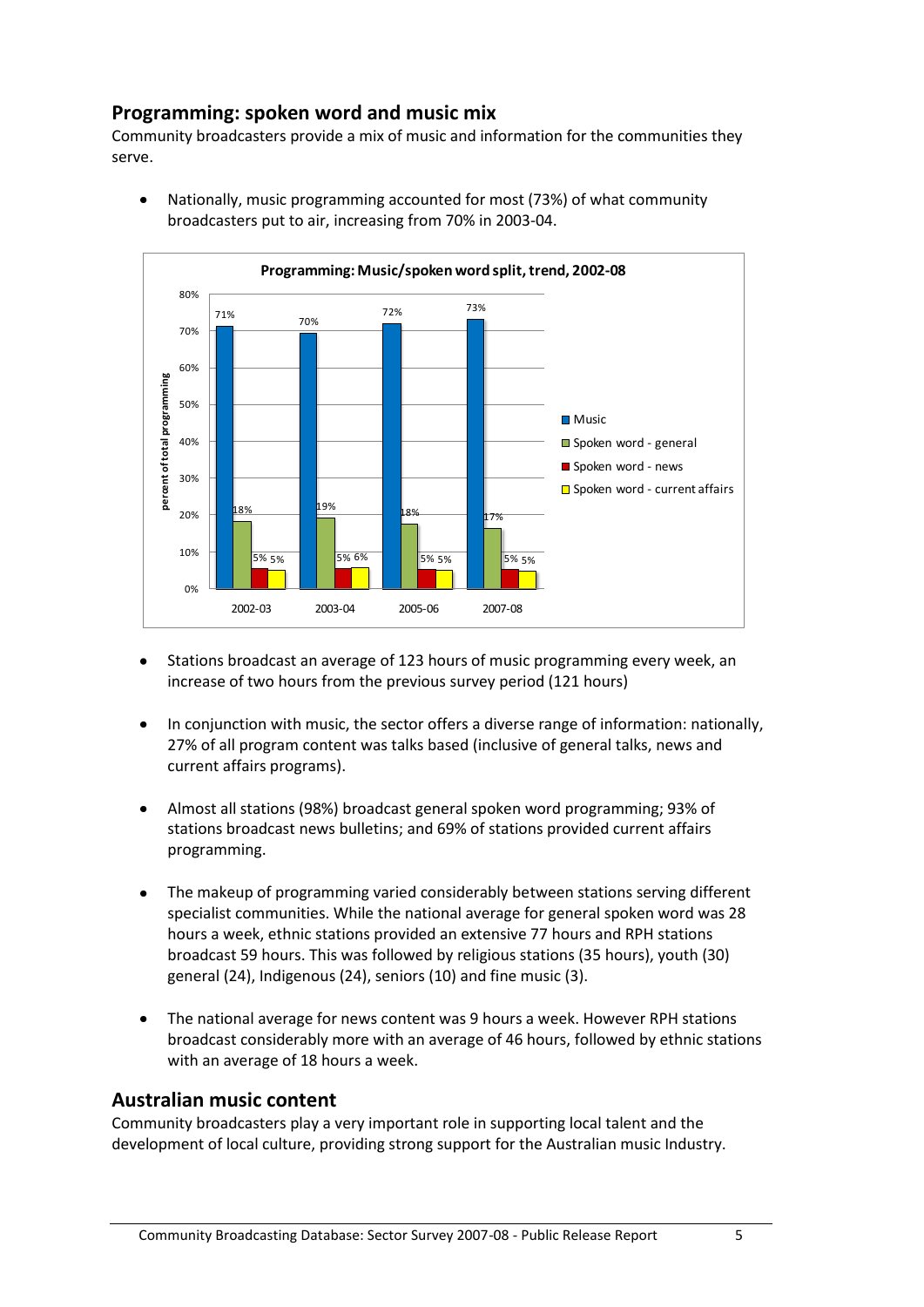The sector's Code of Practice for radio sets a quota of 25% Australian music with exceptions for ethnic and fine music broadcasters who have a quota of 10%. Again in 2007-08 the sector has exceeded its minimum quotas for Australian music with average of 36%.



- During the 2007-08 period, a total of 12,105 hours of Australian music was broadcast weekly on community radio stations, equal to 629,460 hours over the twelve month period.
- Nationally, stations broadcast an average of 44 hours of Australian music every week. Some categories of stations consistently exceed this average, in particular Indigenous stations which averaged 69 hours during the survey period, and youth stations which averaged 57 hours.
- Stations located in rural areas broadcast the highest level of Australian music, averaging 51 hours a week, which is 7 hours more than the national average.
- Nationally, between 2002 and 2008 the average hours of Australian music broadcast by community radio stations has increased from 39 to 44 hours a week (a 12.8% increase).

#### <span id="page-9-0"></span>**Community information**

Community radio stations are committed to providing local information to their audiences. In 2009, for the first time, the CBD survey asked stations to report for an average week, how many individuals and/or organisations they broadcast information on behalf of, and how many minutes of community information was put to air. Community information refers specifically to community service announcements, community events calendars and interviews related to these items.

- Nationally, community radio stations broadcast information on behalf of a total of 14,357 individuals/or groups every week.
- On average, community radio stations broadcast community information on behalf of  $\bullet$ an average of 53 groups or individuals in an average week. The average was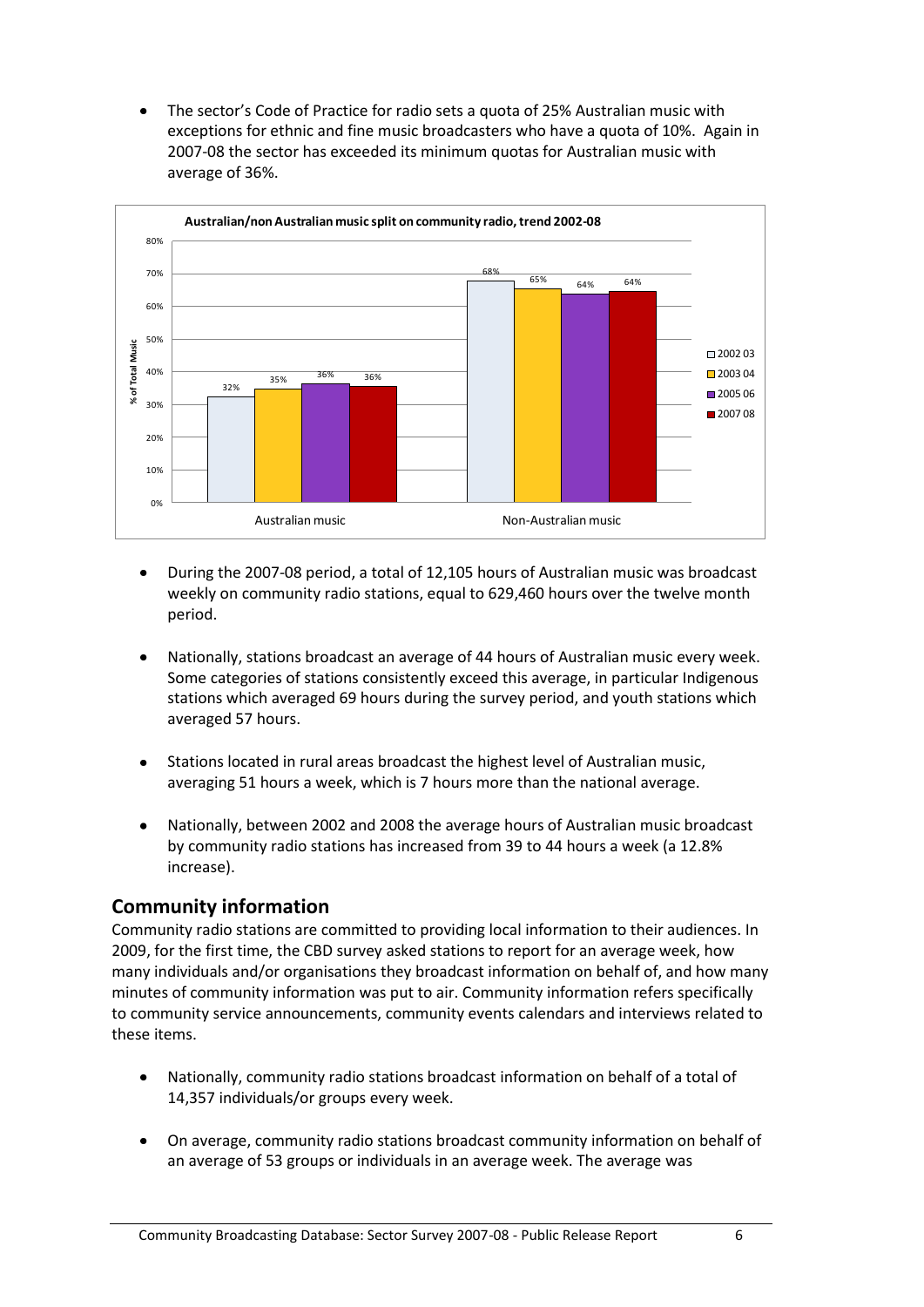considerably higher in metropolitan stations which reported an average of 94*.* 

 $\bullet$ The number of individuals/or groups that community radio stations supported through the broadcast of community information varied between stations with different specialist interest. Ethnic stations were notable for an extremely high level of engagement, averaging 223 different groups/individuals in an average week.



- On average, community radio stations broadcast 383 minutes of community  $\bullet$ information every week (just over 6.5 hours a week).
- Nationally, a total of 104,036 minutes (1,734 hours) of community information is put  $\bullet$ to air by community broadcasters every week.
- During the 12 month period covered by this survey, the Australian community radio  $\bullet$ sector broadcast a total of 90,164 hours of community information to its communities.

#### <span id="page-10-0"></span>**Music genres**

Community broadcasters offer a diverse range of music genres or styles to its audiences.

Nationally, the most common genres were rock and pop - 26% of all music broadcast, easy listening - 24%, and country - 14%.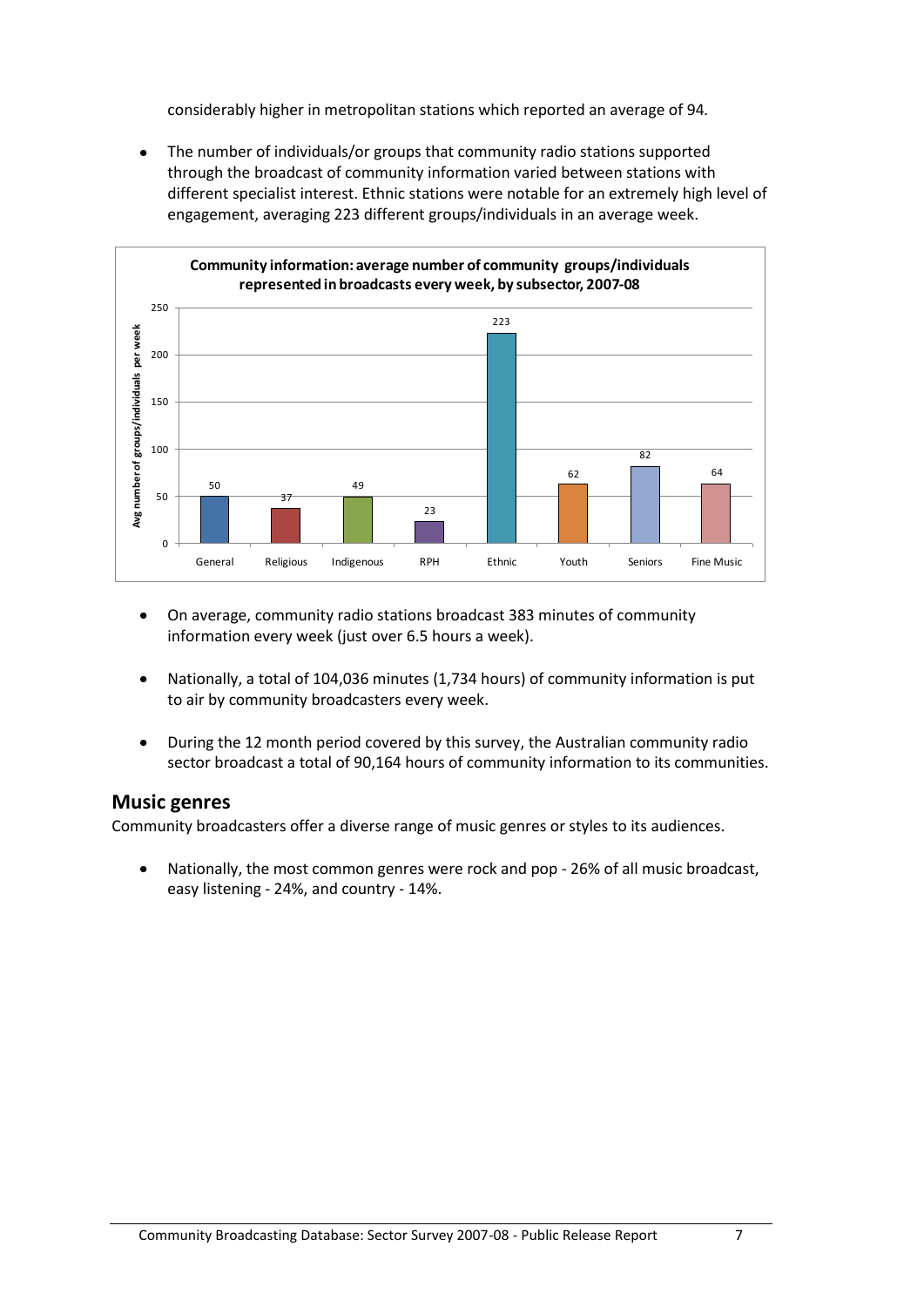

Most stations provided a mix of genres. The figure below shows music genres as  $\bullet$ the results from the previous surveys.



The genres shown represent only a portion of those played on community radio  $\bullet$ stations. For example, styles stations noted in the 'other' category in the survey included reggae, theatre, goth, goth-a-billy, psych-a-billy, rock-a-billy, death-a-billy, hillbilly, punk, death metal, speed metal, emo, yodel, soul, R&B, funk, fusion, ambient, techno, dance, trance, post-rock, alternative country, surf punk, trucky, doo-wop, acappella, ska, industrial, drum'n bass, dub-step, alternative country, post-punk, garage rock, soul, brass band, hardcore, experimental, soundtrack, musical theatre, gospel, trance, theatre organ music, trip hop, sacred and contemporary praise & worship.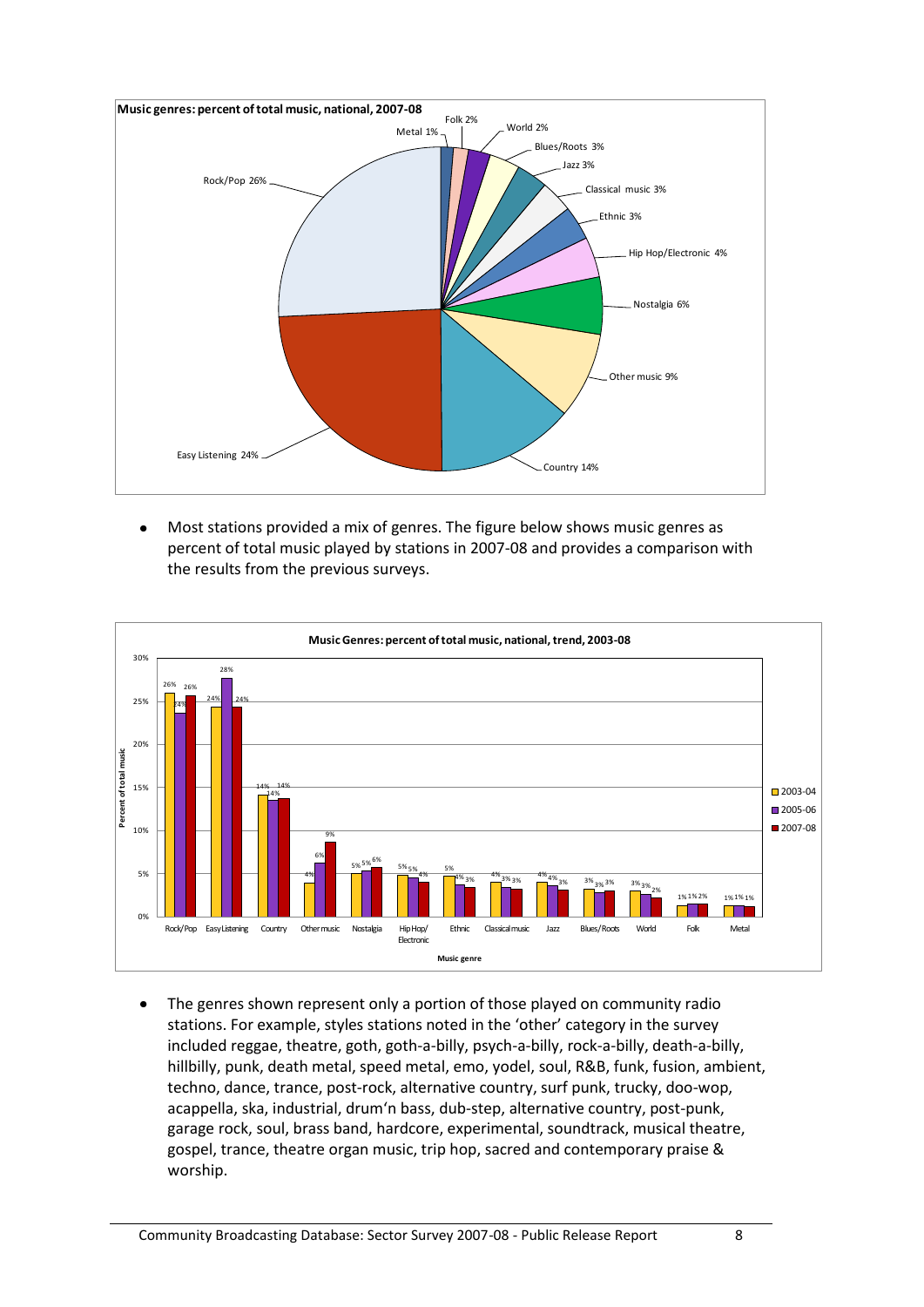#### <span id="page-12-0"></span>**Indigenous and religious music**

The survey categorised Indigenous and religious music as overarching types of music, which are represented across all music genres.

- Every week, a total of 1,308 hours of Indigenous music is put to air by 56% of  $\bullet$ community radio stations. Stations that broadcast Indigenous music averaged 8.4 hours a week.
- Indigenous stations, as would be anticipated, reported the highest level of Indigenous music, averaging 46 hours a week.
- Metropolitan and rural stations broadcast the highest level of Indigenous music, averaging 19 and 12 hours a week respectively, reflecting the higher concentration of Indigenous stations in these areas. Stations in suburban and regional areas averaged 4.3 and 3.8 hours of Indigenous music per week.
- Seventy-six percent of all stations broadcast religious music, averaging 19.4 hours a week. As would be expected, religious stations were the source of the highest level of religious music, averaging 100 hours a week.
- Every week a total of 4,090 hours of religious music was put to air across Australia, which is equivalent to 212,680 hours over the 12 month period.

#### <span id="page-12-1"></span>**Specialist programming: ethnic, Indigenous, religious, RPH**

Community broadcasters meet the diverse content needs of minority and specialist interest groups, in particular those ethnic, religious, Indigenous and RPH communities.

- During 2007-08, 47% of Australian community radio stations broadcast ethnic programming, 39% Indigenous programming, 72% religious programming, and 12% RPH programming.
- 131 stations broadcast **ethnic** programming, averaging 15.4 hours a week per station. Seven of these stations were dedicated ethnic services, while the rest were stations that cater to the needs of ethnic communities within their locality/ specialist interests. Across Australia, a total of 2,027 hours of ethnic programming was put to air every week, which is equivalent to 105,404 hours over the 12 month period.
- **Indigenous** programming was broadcast by 109 stations, with each station averaging 13 hours a week. Twenty of these stations were dedicated Indigenous stations, the rest were non-Indigenous stations catering to Indigenous interests within their communities. A total of 1,392 hours of Indigenous programming was aired every week across Australia, which is equivalent to 72,384 hours of Indigenous programming over the course of the year. It should be noted that the percentage of stations broadcasting Indigenous programming, and the number of hours broadcast, would have been significantly higher had the 80 Remote Indigenous Broadcasting Services (RIBS) been involved in this survey.
- 198 stations broadcast **religious** programming during the 2007-08 period, with each station averaging 19 hours a week. Thirty-four of these stations were dedicated religious stations. In total 3,704 hours of religious programming was aired every week, which is equivalent to 192,608 hours of religious programming for the 12 month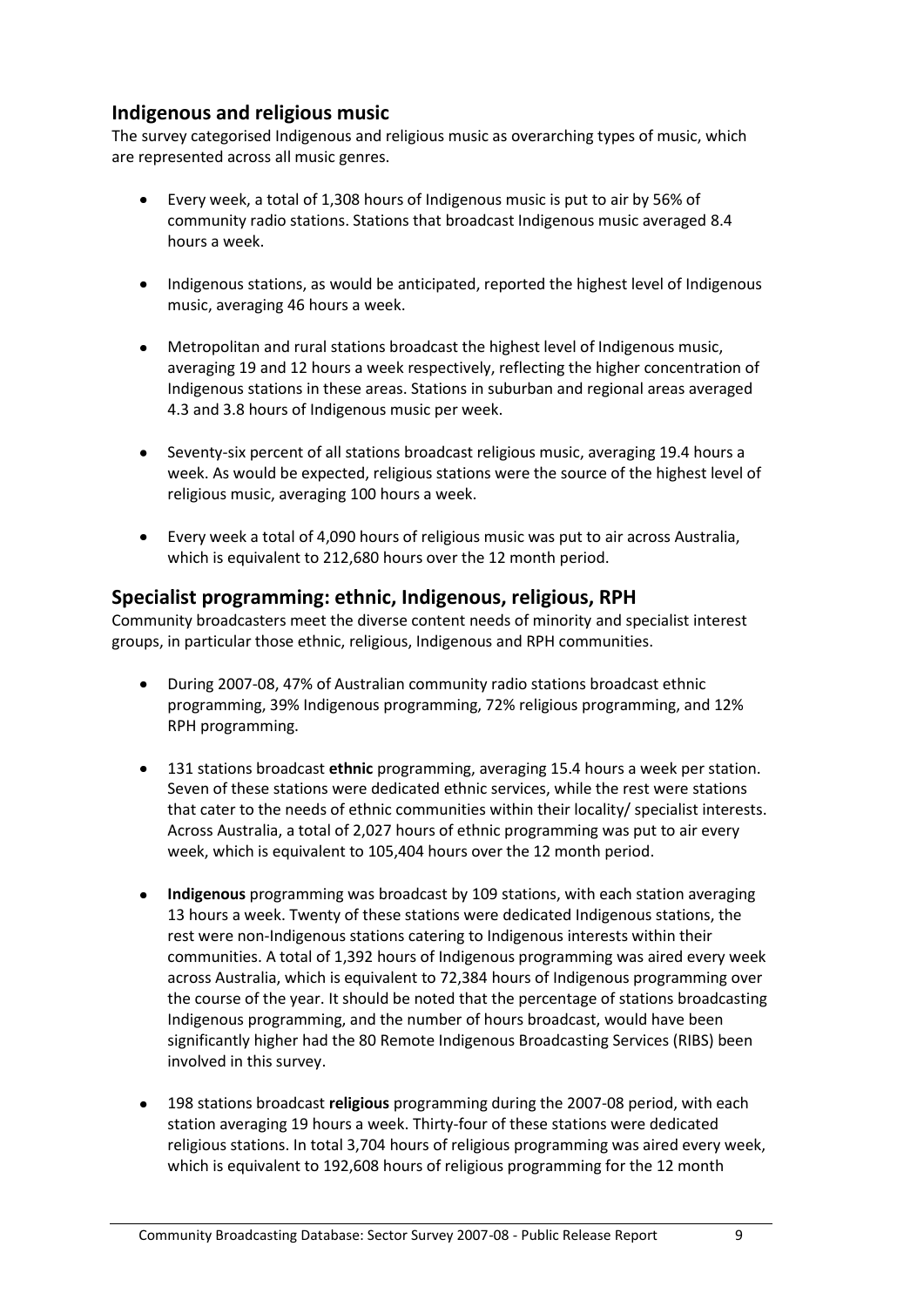period.

Community broadcasters also provide specialist services for people with a sight  $\bullet$ impairment, or **Radio for the Print Handicapped** (RPH). Thirty-three community radio stations provide RPH services, of which 15 were dedicated RPH stations. A total of 1,594 hours of RPH programming was broadcast every week across the country, equivalent to 82,888 hours over the 2007-08 period.



#### <span id="page-13-0"></span>**Local content**

Community radio maintains its relevance as a local content producer

- Nationally, community radio stations broadcast 35,806 hours of local content to their  $\bullet$ communities every week.
- Over the 12 month period, the Australian community radio sector produced a total of  $\bullet$ 1,861,912 hours of local programming.
- While the national average hours of locally produced content was 129 hours per week,  $\bullet$ metropolitan and suburban stations exceeded this level broadcasting 141 and 144 hours respectively, while rural stations averaged 125 hours and regional stations 122 hours.
- Nationally, 77% of the content broadcast by community radio stations was produced locally.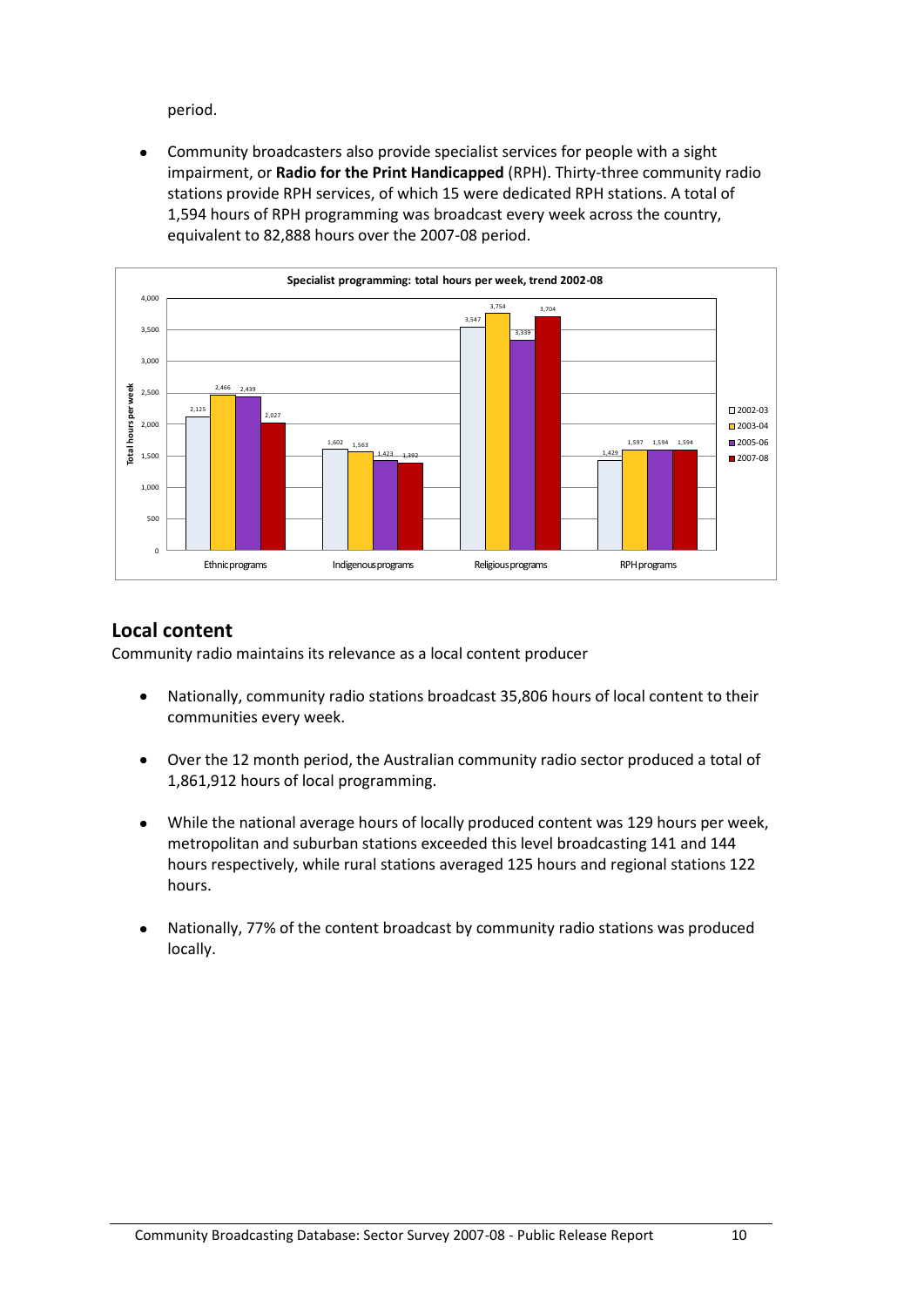

- Metropolitan and suburban stations continue to broadcast the highest level of locally  $\bullet$ produced content at 84% and 86% of total content respectively, while regional stations broadcast 73% and rural stations broadcast 74%.
- Variations in the percent of local content occur across the different specialist interest broadcasters, for instance youth and seniors stations reported the highest levels with 97% and 95% respectively, while ethnic stations averaged 81%, general stations 80%, Indigenous 79%, religious 73%, fine music 77% and RPH 32%.
- The level of local content broadcast by Australian community broadcasters has been consistently high since they were first recorded by the CBD survey:
	- o 2002-03 average of 125 hours per week
	- o 2003-04 average of 128 hours per week
	- o 2005-06 average of 131 hours per week
	- o 2007-08 average of 129 hours per week

#### <span id="page-14-0"></span>**Satellite services**

**.** 

Community radio stations compliment locally produced content with programming sourced from satellite services.

- Overall, 17% of community broadcasting programming was sourced from satellite  $\bullet$ services.
- 13% of all programming was sourced from the community broadcasting sector's three  $\bullet$ satellite services: Community Radio Network (10%), Radio for the Print Handicapped satellite (2%) and National Indigenous Radio Service (1%) $^{10}$ .

 $10$  The NIRS usage shown here does not include the significant use of NIRS made by Remote Indigenous Broadcasting Services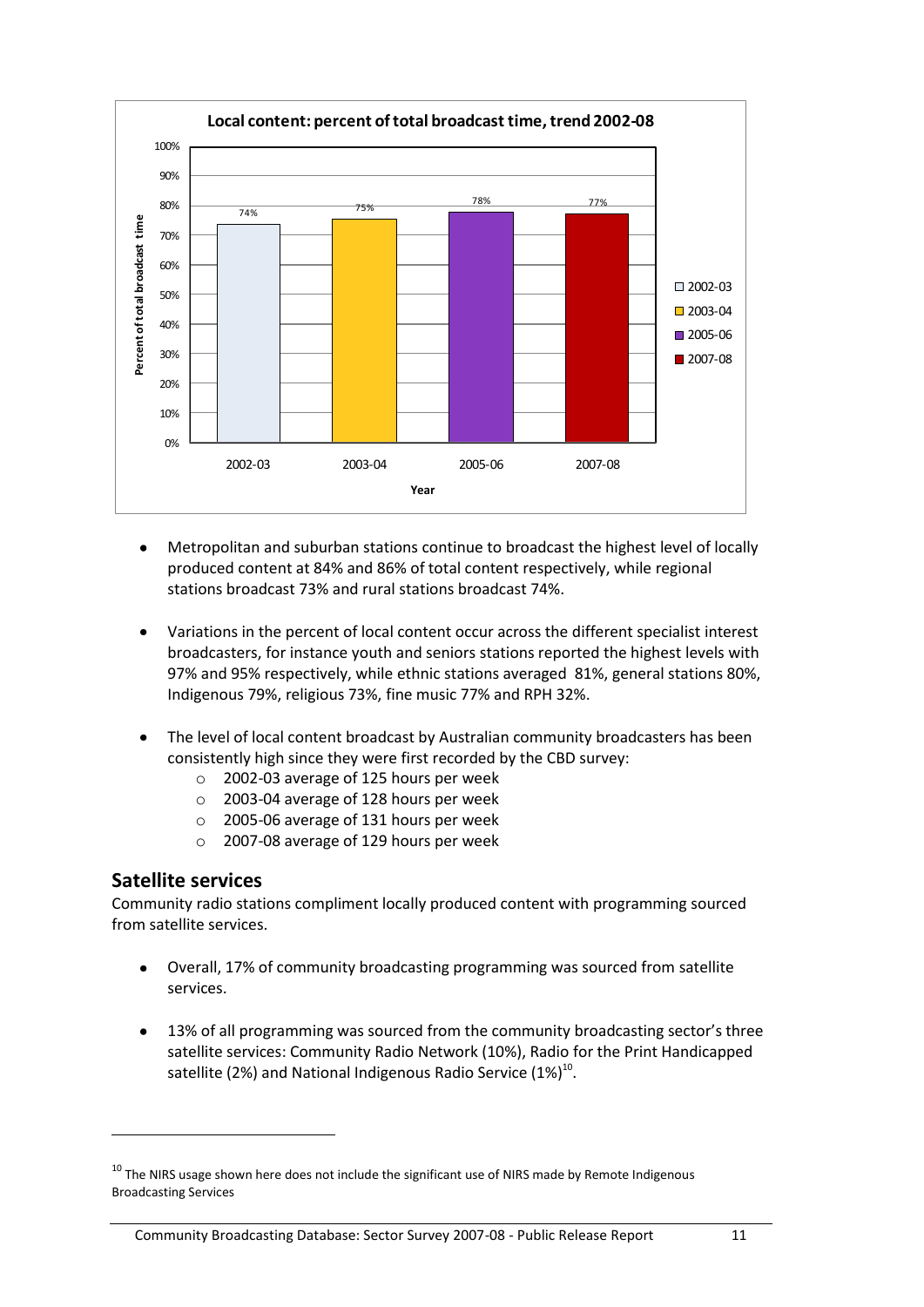A further 2% of total programming came from other national satellite services or program networks including CAAMA and PAKAM (providers of Indigenous programming in remote regions), the Vision Radio Network (Brisbane-based Christian programming service) plus a small proportion from Austero, Sky, Southern Cross Broadcasting, SBS and ABC.





- Percentage of stations that accessed the range of satellite services available to community broadcasters:
	- o 49% CRN satellite services
	- o 17% International satellite services
	- o 17% Other Australian satellite services
	- o 8% NIRS satellite services
	- o 6% RPH satellite services
- Nationally, stations broadcast an average of 43 hours of programming sourced from satellite services every week.
- $\bullet$ Station use of satellite services was influenced by station location, with rural stations making the highest use of these services, broadcasting an average of 51 hours a week; followed by regional stations with an average of 45 hours; suburban 34 hours; and metropolitan 30 hours.

#### <span id="page-15-0"></span>**Other sources of programming**

It is anticipated that with increased use of the internet and the development of new IP based distribution platforms, community radio stations will increasingly source programming material from these distribution networks. For this reason the 2009 CBD survey asked a separate question about programming sourced from 'other sources' to account for other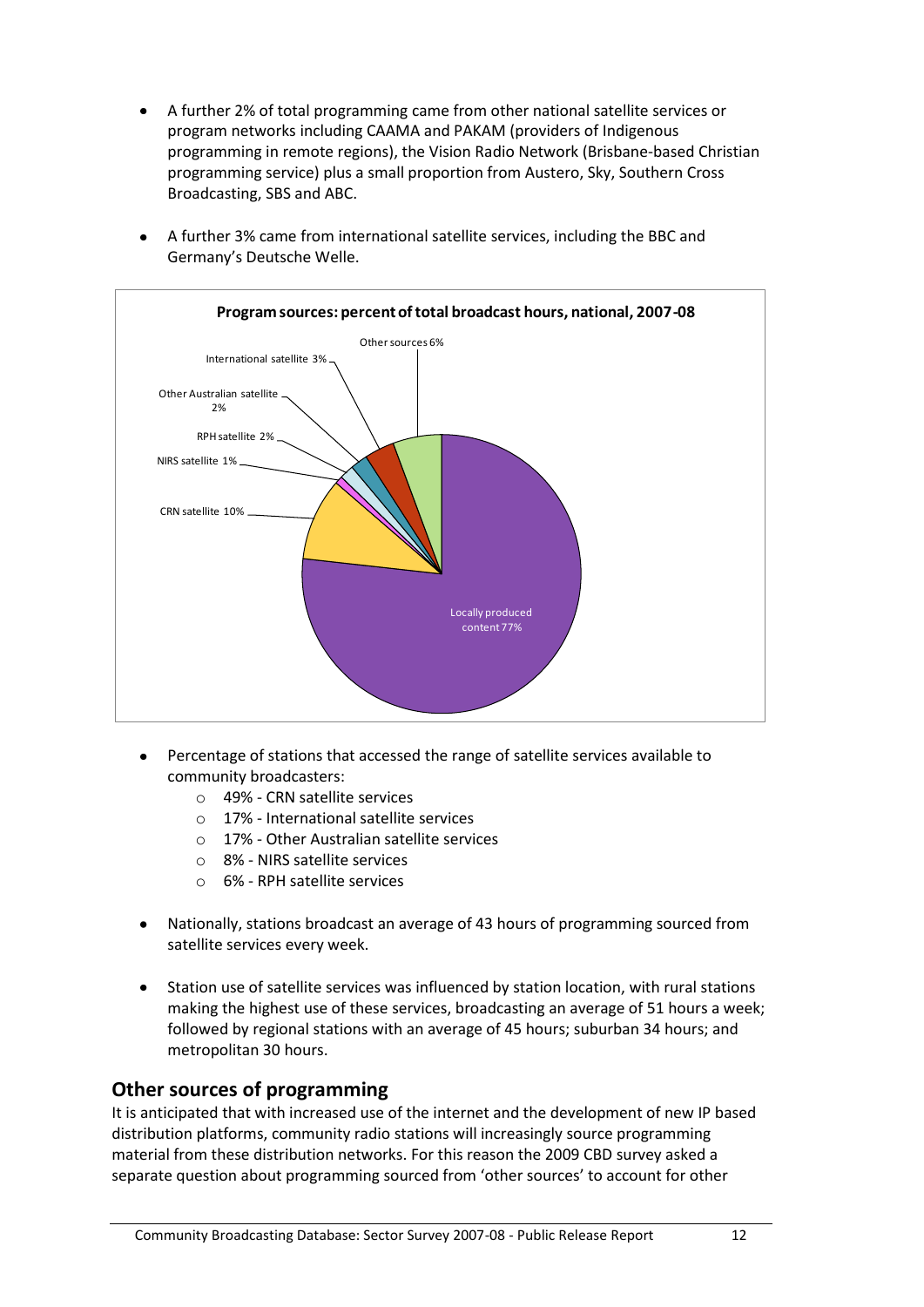distribution technologies (note: in addition to IP based platforms, other sources could also include programming received on CD or other portable mediums)

- Nationally, 45% of stations (126 stations) sourced programming material from 'other sources', broadcasting an average of 21 hours per week.
- $\bullet$ Christian stations were the highest users of 'other sources', with 83% of these stations accessing this type of content, broadcasting an average of 51 hours per week, equalling a total of 1,491 hours every week (this may be largely attributed to the development of the MediaPoint podcast service, provided by Christian Media Australia (CMA) to its member stations).

#### <span id="page-16-0"></span>**Volunteers**

1

Volunteers are at the core of community broadcasting, working collectively to assist in every capacity in the operation of community radio stations.

- A total of 19,858<sup>11</sup> people worked voluntarily at fully licensed community radio  $\bullet$ stations during the 2007-08 period. This was 893 less volunteers than reported in the previous survey; however, this decrease is attributable to the reduction in the total number of fully licensed stations, by 8, between these two periods.
- Nationally, the average number of volunteers per station, at 72, has decreased slightly  $\bullet$ over the five years since 2002-03 when it stood at 79.
- The number of volunteers varies across stations with different specialist interests.  $\bullet$ Ethnic, fine music and youth stations continue to have very high numbers of volunteers averaging 276, 233 and 172 respectively, followed by RPH stations which averaged 121 volunteers per station. Indigenous stations had the least number of volunteers, averaging 16 per station.



<sup>&</sup>lt;sup>11</sup> The total number of volunteers quoted here does not take into account the number of people who volunteered their time at stations with temporary community radio licences, or those who worked in a voluntary basis at community television stations.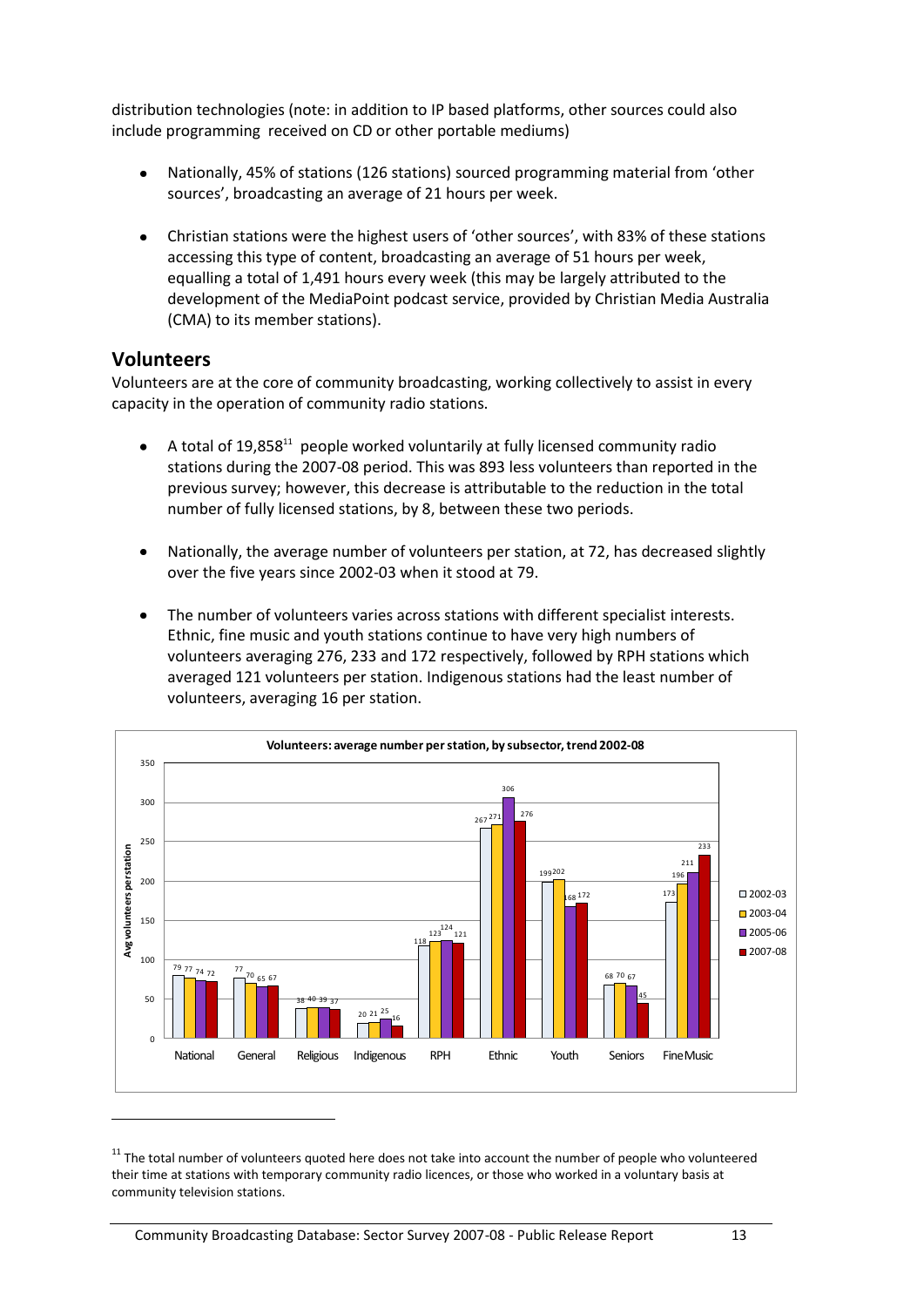- $\bullet$ Most stations (99.2%) had volunteers.
- Station location and associated population density was a significant factor influencing volunteer numbers: metropolitan stations report the highest level of volunteers, averaging 176 per station, while suburban stations were next highest with 79. Considerably lower were regional and rural stations averaging 49 and 29 volunteers respectively.
- Also notable is the fact that stations with higher incomes have higher numbers of volunteers: stations earning over \$500k a year averaged 188 volunteers, while stations earning under that amount averaged 58.

#### <span id="page-17-0"></span>**Volunteers: gender**

- The trend towards a higher number of male volunteers compared to female volunteers continued to be evident in the 2007-08 period, with 55% of all volunteers being male and 45% female.
- Nationally, the average number of female volunteers per station was 33, while the  $\bullet$ average number of male volunteers was 40.
- Nationally there were 8,930 female volunteers and 10,928 male volunteers.
- While the lower proportion of female volunteers was reflected across all locations, the level of female volunteers was lowest in suburban stations where they represented just 33% of volunteers. At metropolitan stations they represent 48%, and at regional and rural they represented 47%.
- On the other hand the split between male and female volunteers across specialist interest stations tended to be more even than the national average: female volunteers represented 51% of volunteers in religious stations, 56% in Indigenous stations, 50% in ethnic stations, 48% in youth and senior stations. RPH stations stood out for the highest proportion of female volunteers, at 60%.

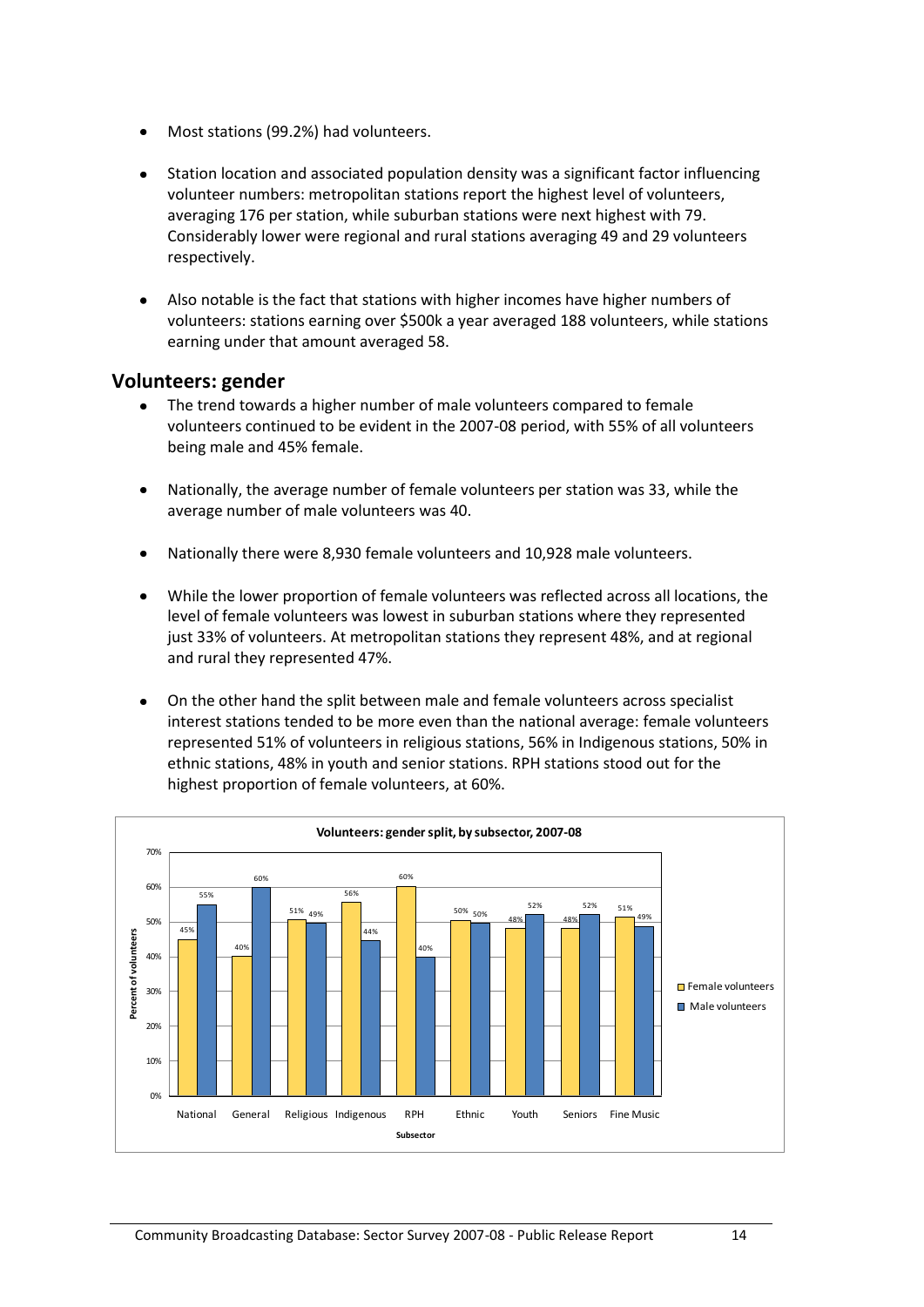Of all female volunteers, the highest proportion were engaged in presentation and  $\bullet$ production related activities (69%), followed by administration (17%). A small proportion of female volunteers were engaged in management (8%) and just a few in technical roles (2%).



#### <span id="page-18-0"></span>**Volunteers: age**

A significant number of young people are involved in community broadcasting.

- 88% of stations have volunteers under the age of 26. (Extract report 62)
- There were 4,013 volunteers under the age of 26. This is equivalent to 20% of all  $\bullet$ volunteers.
- Nationally, the average number of volunteers under the age of 26 per station was 17.  $\bullet$
- Youth involvement varied according to station location, with metropolitan stations  $\bullet$ reporting the highest number of volunteers under the age of 26, averaging 44 per station, whereas suburban stations averaged 14, regional 9 and rural 8.
- As anticipated youth stations reported the highest average of volunteers under the  $\bullet$ age of 26 with 137, followed by ethnic stations with 54, general stations 13, religious and fine music stations 7, and Indigenous and RPH stations 6.
- $\bullet$ Stations that earned more the \$500k per annum had the largest number of volunteers under the age of 26, averaging 41 per station. While stations that earned less the \$500k per annum averaged 13.

#### <span id="page-18-1"></span>**Staff**

Despite the sector's emphasis on volunteerism, a significant number of people continue to be employed by the sector. In 2007-08 staffing levels increased.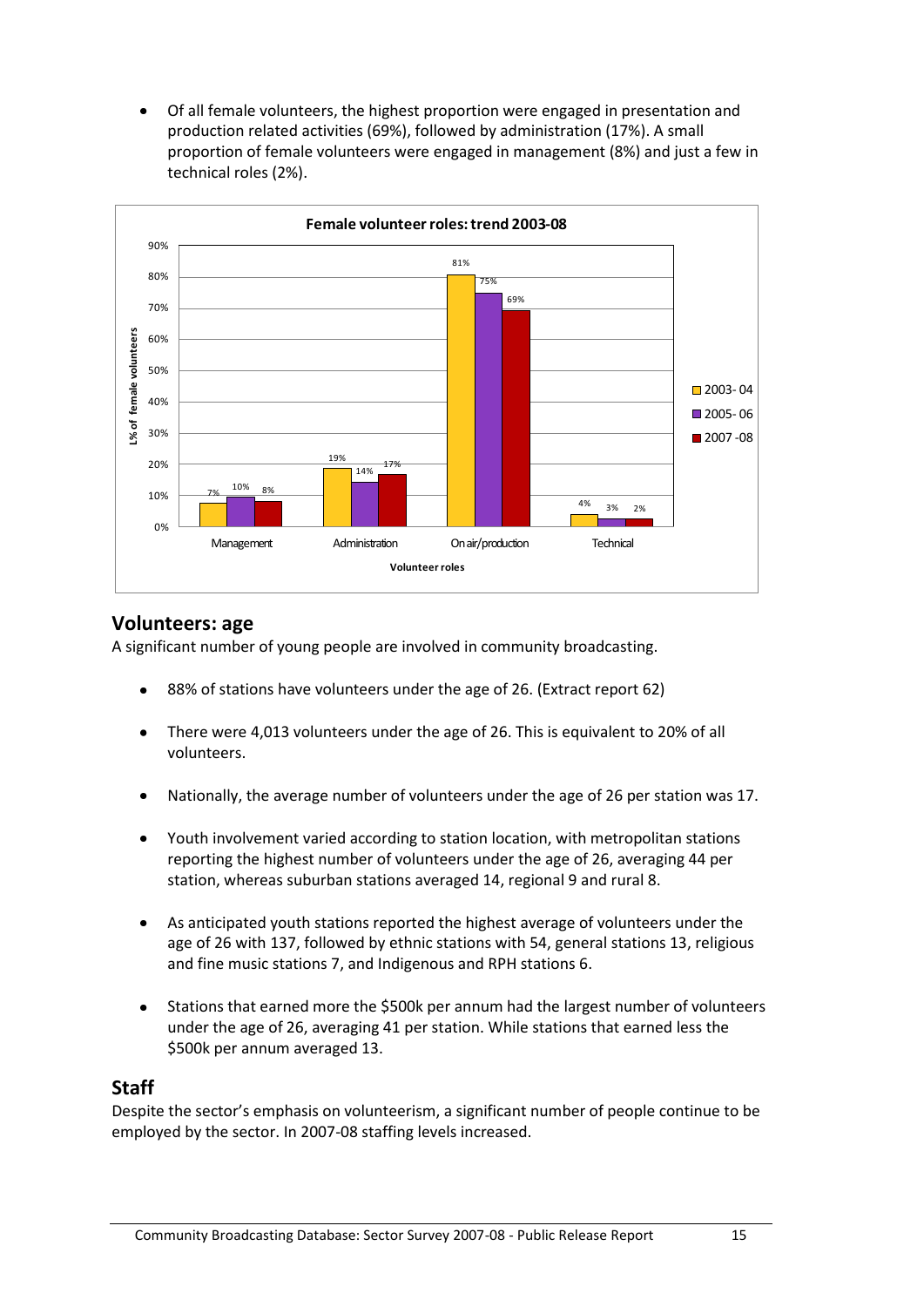- The number of stations that employed staff increased on that of the previous survey  $\bullet$ period from 58% of the sector in 2005-06, to 61% of the sector in 2007-08.
- In 2007-08, 39% of stations were operated entirely by volunteers.
- A total of 936 staff were employed by the sector in a combination of full and part-time  $\bullet$ positions. This was a 10% increase in the total number of people employed over that of the previous survey period when the sector employed 848 people.
- The number of full-time staff increased across the sector. In 2007-08 the total number of full-time staff was 462 (up from 372 for 2005-06), while the total number of parttime staff was 476 (same as for 2005-06).
- The total number of Effective Full Time staff (that is the total number of staff hours divided by the equivalent of a full time working week, 35 hours) employed by the sector was 676. This was a significant increase (up 26%) from the 534 EFT staff employed during the previous survey period.
- Nationally, of the 168 stations that employed staff, each station employed an average of 5.6 staff. The average number of staff was, however, generally higher for specialist interest stations: religious 8.5, Indigenous 8.8, ethnic 6.3, seniors 5 and fine music 11.3; RPH stations were an exception, employing an average of only 2.3 staff.



period to 49% (44 % for previous survey). Part-time staff made up the remaining 51%.

#### <span id="page-19-0"></span>**Staff: gender**

Nationally, the gender split of staff is very similar to that of volunteers, with a slightly higher percentage of male staff (56%) than female staff (44%). While the gender split largely follows this pattern for stations with specialist interests, it was more pronounced in seniors stations where 73% of staff were male, and 27% of staff were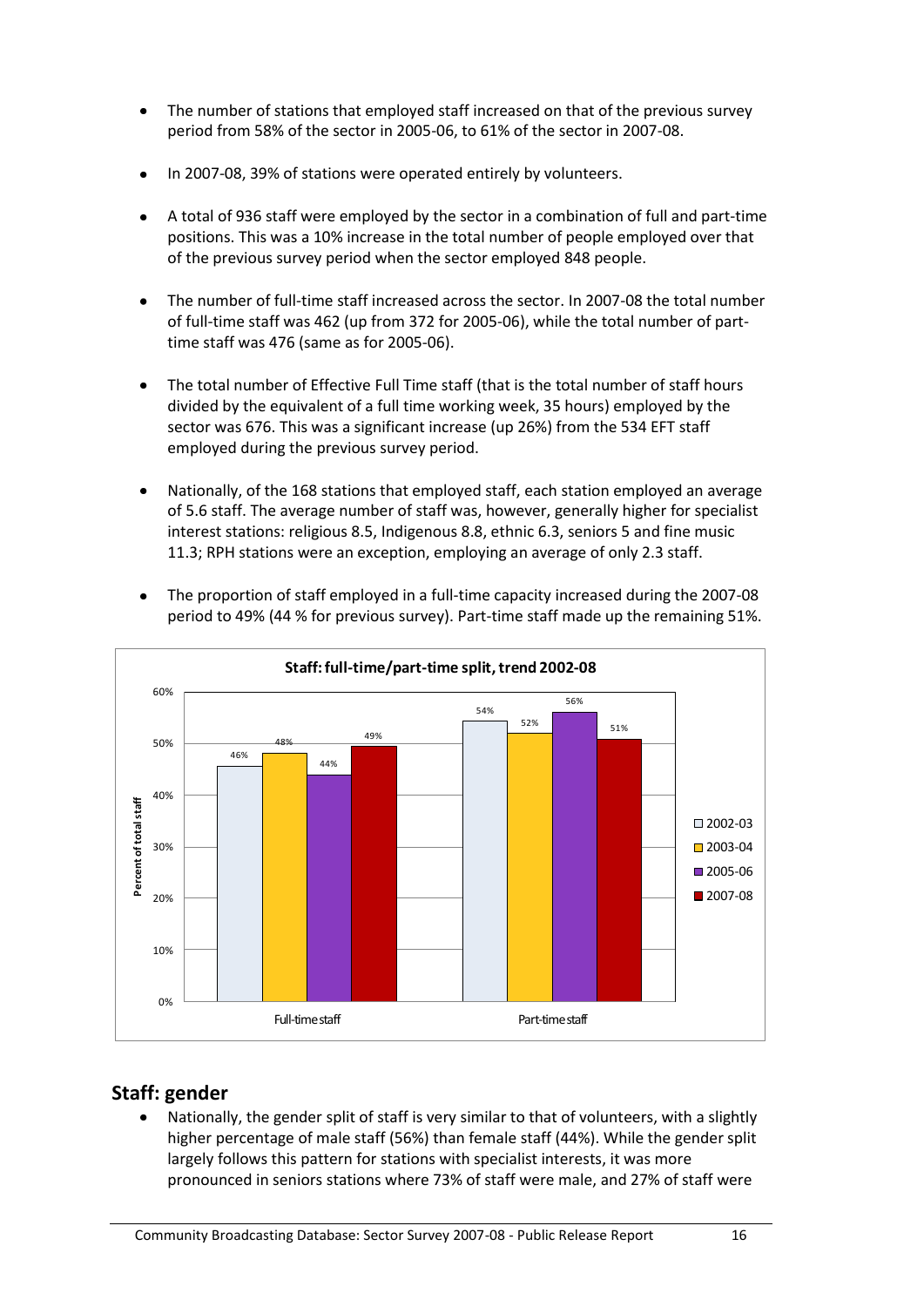female.

- The staff gender split has gradually shifted since 2002-03 when 61% of staff were male and 39% were female, to the current split of 56% male and 44% female staff.
- Nationally, the sector employed a total of 416 female staff, and 520 male staff.  $\bullet$

For the first time in 2007-08, the CBD survey asked for a breakdown of the different roles that both female and male staff were involved in so they could be compared between the genders. This revealed a male and female staff split that was relatively even in management roles (165 males/143 females), whereas male staff were more likely to be involved in technical (131 males/43 females) and presentation roles (286 males/172 females), and female staff were more likely to be involved in administration roles (219 females/131 males).



#### <span id="page-20-0"></span>**Subscribers**

Subscribers/members provide strong support for community broadcasting.

- During the 2007-08 period, on average, 7% of station income came from subscriptions. (see *Income* section for details)
- Most community radio stations (91%) derived part of their income from  $\bullet$ subscribers/members.
- The number of subscribers varied greatly across the sector, from stations with no  $\bullet$ subscribers to stations with more than 10,000.
- Across the sector, a total of 117,748 people were either subscribers to, or members of,  $\bullet$ a fully licensed community radio station. This was 9% more subscribers/members than for the previous survey period when there were 107,915.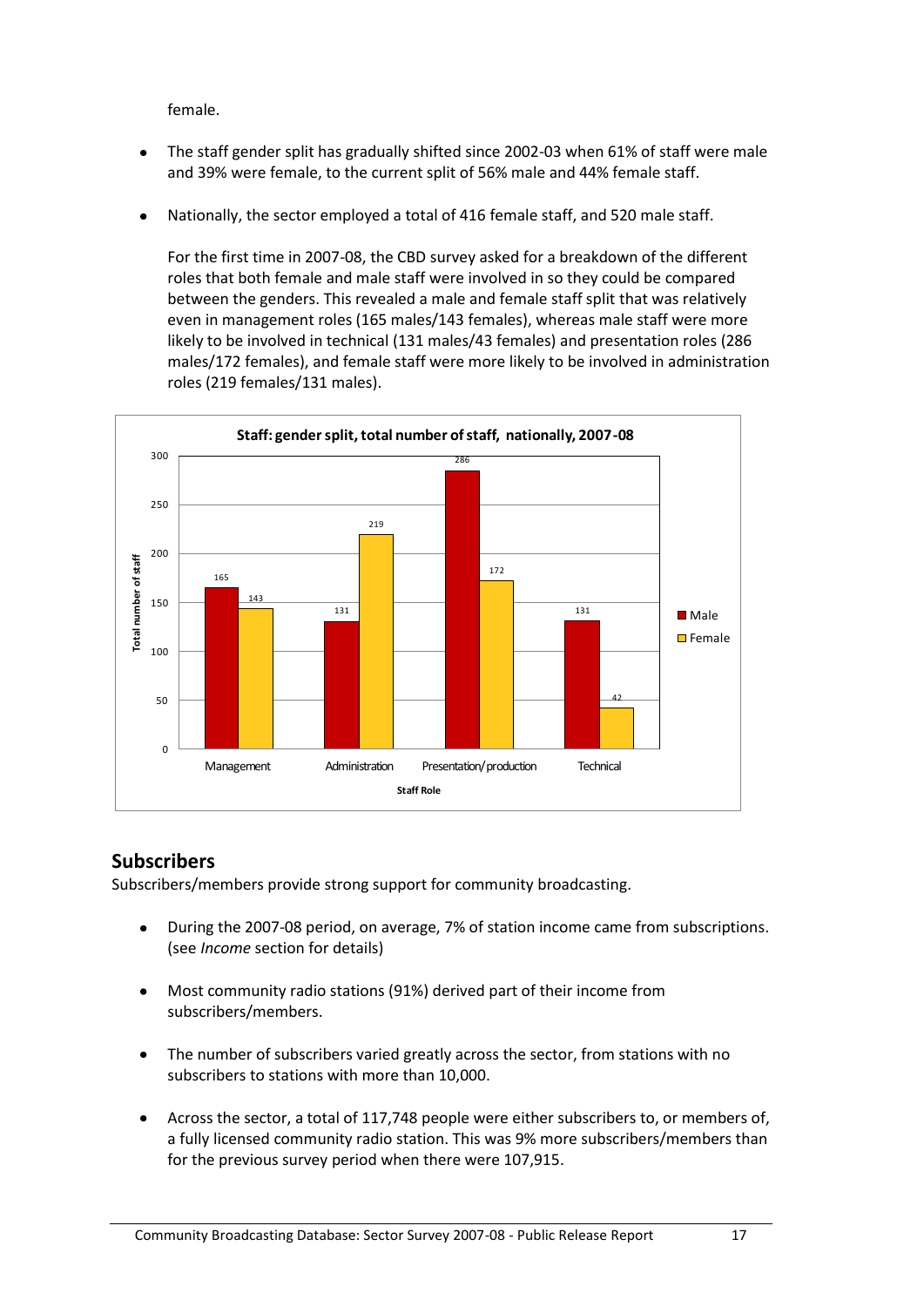

- Nationally, stations had an average of 446 subscribers/members. This was a 9% increase from the 2005-06 survey which recorded an average of 409 subscriber/members.
- The potential for stations to attract subscribers/members varies across locations according to population density. At one end of the scale metropolitan stations averaged 1,485 subscribers/members while, at the other end, rural stations averaged just 109. Suburban and regional stations were more similar, averaging 256 and 243 respectively.
- Rural and regional stations experienced a significant rise in the average number of subscribers/members between 2005 and 2008. Rural stations average increased from 75 to 109 (a 45% increase) subscribers and regional stations increased 149 to 243 (a 63% increase).
- Subscriber/member numbers vary across the specialist station categories. Fine music stations attracted the highest number of subscribers/members with an average of 2,622. This was followed by ethnic stations which averaged 1,512, and youth stations which averaged 988.
- While generalist stations member/subscriber numbers are historically below the national average (which is influenced by the high subscriber rates of fine music, ethnic and youth stations), they did experience a significant rise in their average for this period, increasing from 328 to 395 (an increase of 20%).

#### <span id="page-21-0"></span>**Donors**

Community radio stations also derive a significant level of financial support from their communities through donations.

- Donations account for 12% of total national income. (see *Income* section for details)
- During 2007-08, 85% of community radio stations received income from donations  $\bullet$ (similar to previous survey – 84%)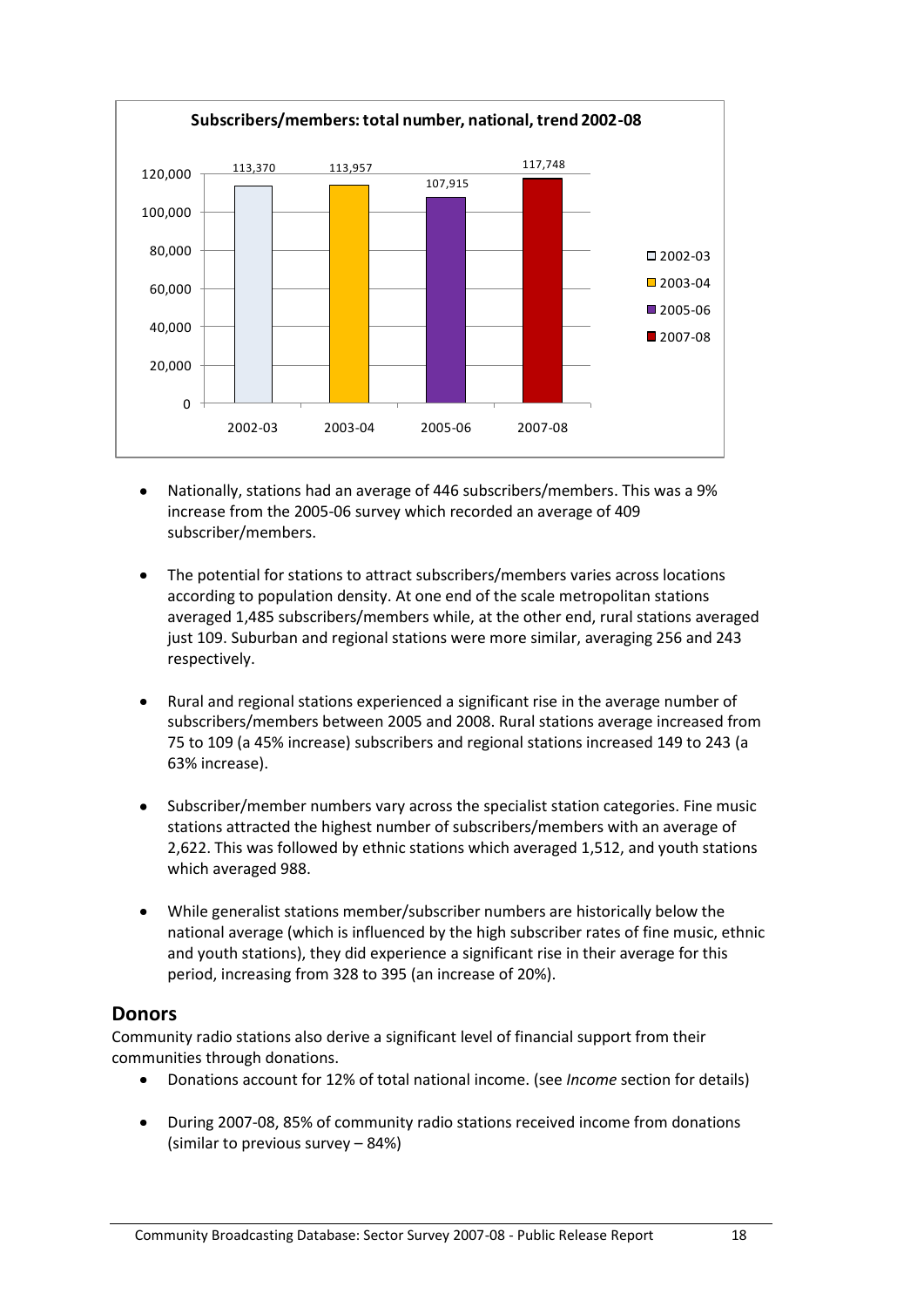A total of 47,869 people donated money to community broadcasting stations (an increase of 11,398 or 31% since 2002-03).



- $\bullet$ While the national average number of donors per station was 203, there were dramatic differences between the different locations. There were many more donors in metropolitan areas (average of 888 per station) compared to stations in suburban (33), regional (62) and rural areas (27).
- As with subscribers, the number of donors varied substantially between stations of different specialist interests. Ethnic stations continue to report, by far, the highest number of donors with an average of 2,351 per station, followed by religious stations which averaged 648, and fine music stations with 397. Moving down the scale, RPH stations averaged 124, seniors 97, general 71, and youth 50.

#### <span id="page-22-0"></span>**Sponsorship**

Sponsorship plays an important role in generating financial support for community broadcasters

- Sponsorship continues to play an important role in station operations, accounting for 41% of the national income (see following income section for details).
- $\bullet$ Daytime: almost all stations (99%) broadcast sponsorship during the day-time period (6am-6pm), averaging 191 minutes per station in a week (45% of the total number of sponsorship minutes available during this period of 420 minutes).
- Evening: most stations (90%) broadcast sponsorship during the evening period (6pm to midnight), averaging 78 minutes per week (37% of the total number of sponsorship minutes available of 210 minutes).
- Together, the daytime and evening periods constitute the peak period for  $\bullet$ sponsorship. Almost all stations (99%) broadcast sponsorship during this period. The average sponsorship minutes during this period increased slightly from the previous survey period, rising from 256 to 261 minutes per week.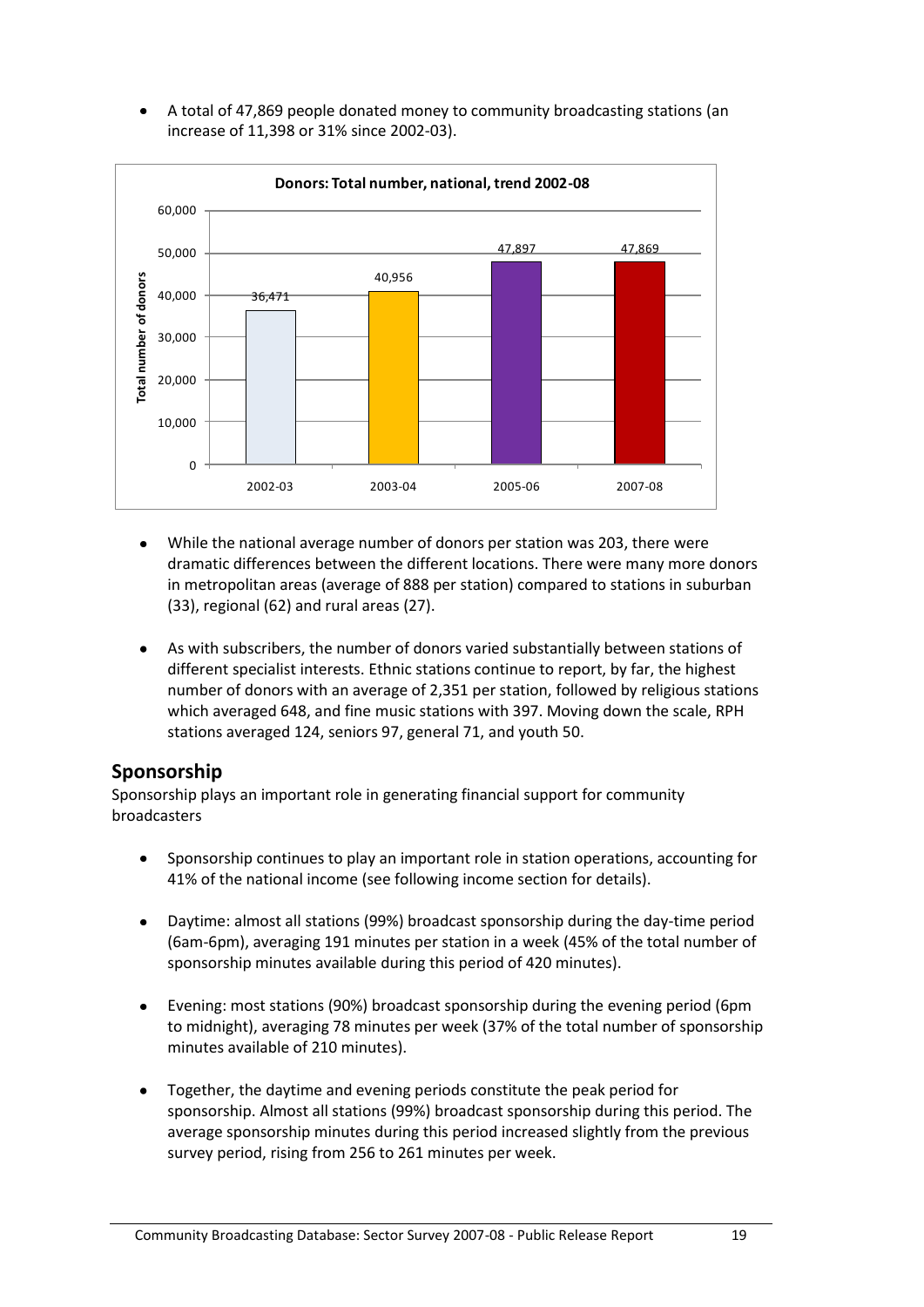- Overnight/off peak: less than half of all station (40%) broadcast sponsorship messages during the off-peak period (midnight-6am), averaging 74 minutes per week (35% of the total number of sponsorship minutes available – 210 minutes).
- The number of minutes of sponsorship broadcast during peak period (6am midnight)  $\bullet$ was greatest in areas of least population density: rural stations averaged 304 minutes a week and regional stations 271, whereas metropolitan stations averaged 239 and the lowest level was suburban stations with an average of 194 minutes.
- $\bullet$ There has been a steady climb in the average number of peak-period sponsorship minutes in rural areas between 2003-04 and the current period, climbing from 232 to 304 minutes over that period.

Over the same period, suburban stations have experienced a significant decrease in

the number minutes of peak-period sponsorship, dropping from 259 to 194 minutes between 2003-04 and 2007-08.



- Across different specialist interest stations, the average number of minutes of peak- $\bullet$ period sponsorship varied considerably. In 2007-08 seniors stations reported the highest average with 298 minutes per week, followed by general stations with 283, religious with 254 and Indigenous with 245 minutes. RPH stations reported the lowest level, with just 85 minutes.
- The number of peak-period sponsorship minutes have decreased significantly for  $\bullet$ youth stations, dropping from 341, to 291, and then to 239 over the past three CBD survey periods.
- Over the same period, fine music stations have gradually increased their peak-period  $\bullet$ sponsorship minutes, from 163, to 171, and then to 184 in the current period.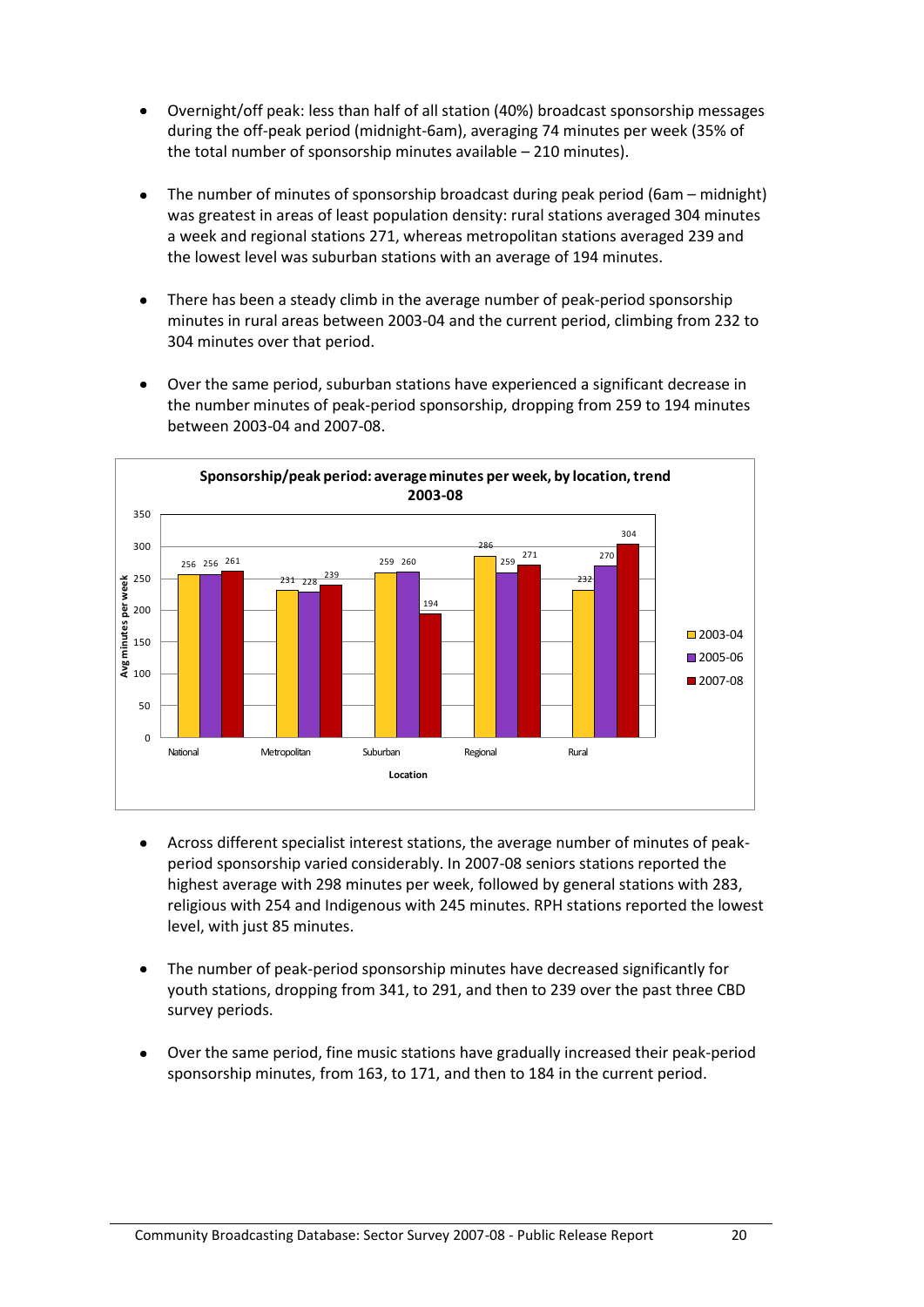

#### <span id="page-24-0"></span>**Reception quality**

A considerable percentage of community radio stations still operate with less than adequate reception.

- Nationally, 66% of the sector (182 stations) reported that their station's current  $\bullet$ transmission facilities provided for reception/coverage that was on par with other broadcasters in their area. This means that nationally 34% of stations (95 stations) operate with inferior transmission facilities.
- The highest levels of reception disparity occurred in country areas where 42% of rural  $\bullet$ and 39% of regional stations had transmission facilities that were not on par with other broadcasters; while in metropolitan areas and suburban areas reception disparity affected 20% and 24% of stations respectively.

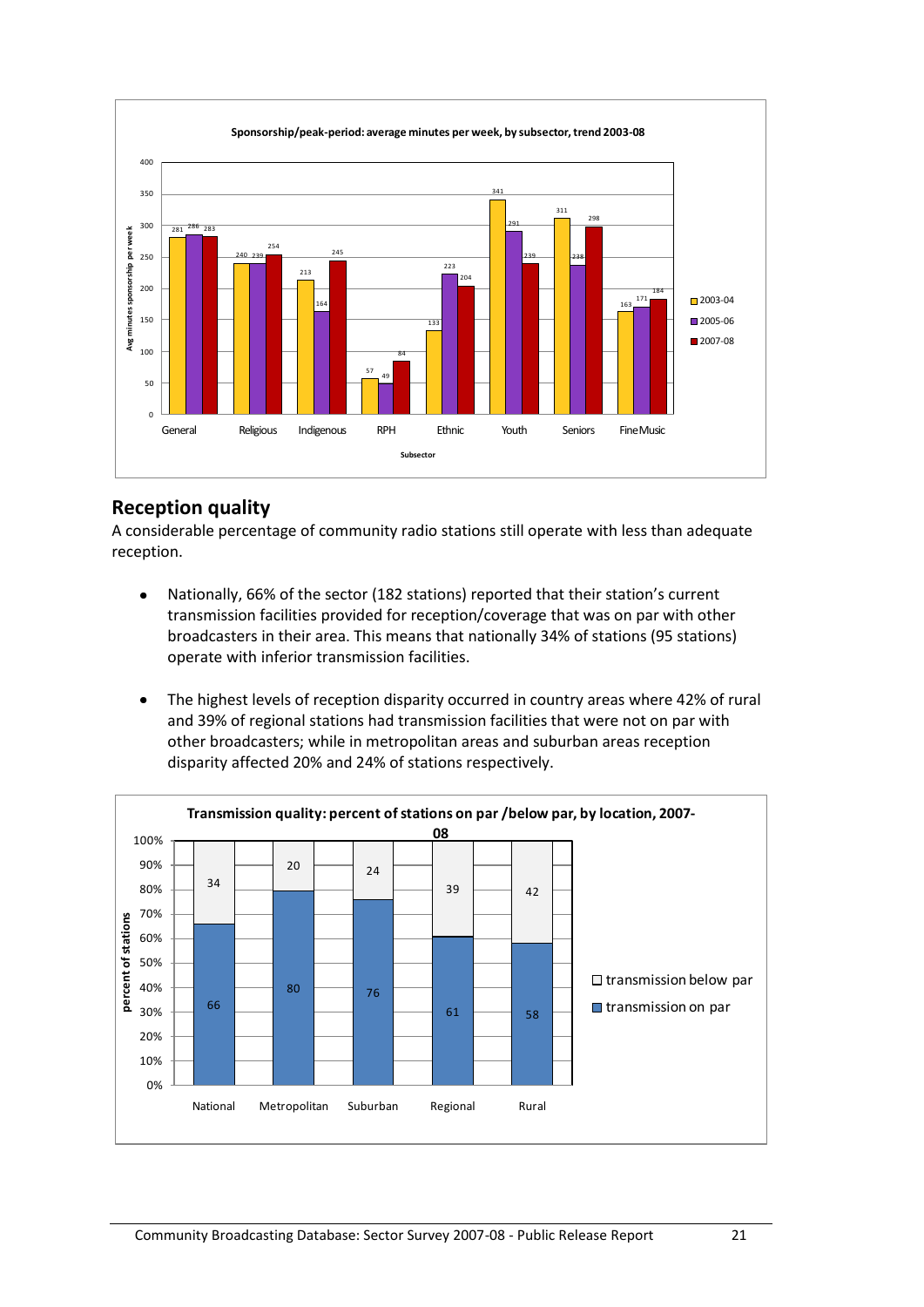Most stations (93%) that earned more than \$500k per annum reported that their transmission facilities were on par with others in their broadcast areas, whereas only 63% of stations that earned below than \$500k per annum had transmission facilities that were equal to other broadcasters in their area.

#### <span id="page-25-0"></span>**Transmitter link methods**

- $\bullet$ In 2007-08 the most common method for linking between stations and their transmitters was analogue microwave link (43% of stations), followed by 'other' methods not specified in the survey (28%), dedicated leased analogue line (14%), digital microwave link (13%), ISDN (4%), dedicated leased digital line (3%) and broadband connection (1%).
- Linking method trends between 2005-08 show increased use of analogue microwave  $\bullet$ links, 'other' methods, ISDN, dedicated leased digital line and broadband; while the use of dedicated leased analogue line and digital microwave link decreased.



#### <span id="page-25-1"></span>**Transmission facilities: leasing arrangements**

For access to transmission sites and facilities, many community radio stations are reliant on lease arrangements with third party providers.

- More than half of community radio stations (61%) lease their transmission site and/or  $\bullet$ facilities from a third party. These arrangements are most prevalent in metropolitan areas where 84% of stations had leasing arrangements, followed by suburban stations (68%) and regional stations (61%). Rural stations are the least reliant on third party lease arrangements (39%).
- More specifically, 51% of all stations leased their transmission site from a third party provider, and 33% of stations leased their transmission facilities and equipment.
- Overall, the sector paid out a total of \$2,302,765 to third party providers in 2007-08 for the lease of transmission site and/or facility and transmission equipment.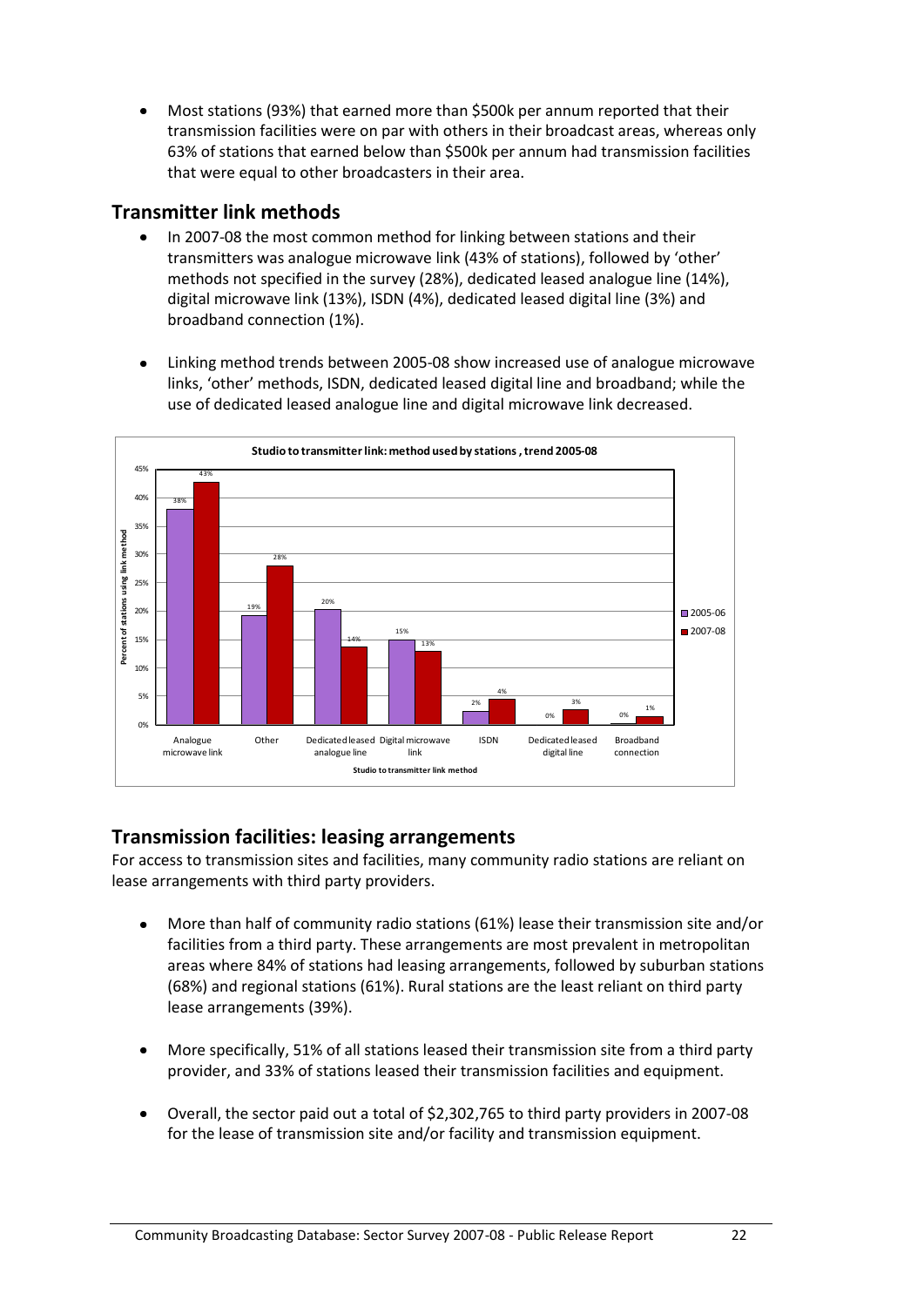#### <span id="page-26-0"></span>**Studio facilities**

Studio facilities continue to be below industry benchmarks.

All community radio stations had a broadcast capable studio, but only 68% of stations have the security of a backup broadcast capable studio. This means that 32% of community radio stations operate below the minimum studio infrastructure benchmark of two broadcast-capable studios to enable simultaneous broadcast and production. Similarly, while 72% of stations had a studio dedicated to production, 28% operated without this facility. These levels have persisted since CBD station surveying began in 2002-03.

#### <span id="page-26-1"></span>**Training facilities**

- The level of stations with suitably large studios available for training purposes remains constant at 43%. This means that more than half of the sector (57% of stations) does not have studios suitable for training groups of students.
- Stations in metropolitan areas were more likely to have studios for training purposes  $\bullet$ (64%), followed by rural stations (41%), regional stations (38%) and then suburban stations (33%).



#### <span id="page-26-2"></span>**Interview facilities**

Interviews are a major source of local news and information broadcast on any radio station, however many community radio stations had less than minimum industry benchmarks in respect to these facilities.

- While almost all stations (99%) had facilities to conduct studio interviews, fewer stations had facilities to conduct telephone interviews (84%) or portable interviews (79%).
- While 84% of stations had facilities to conduct telephone interviews, these were in the main based on unsophisticated equipment without talkback functions. Only 26% of stations had systems that allowed telephone callers to be managed and queued by a producer ready for talkback with the presenter, and only 27% had a delay system that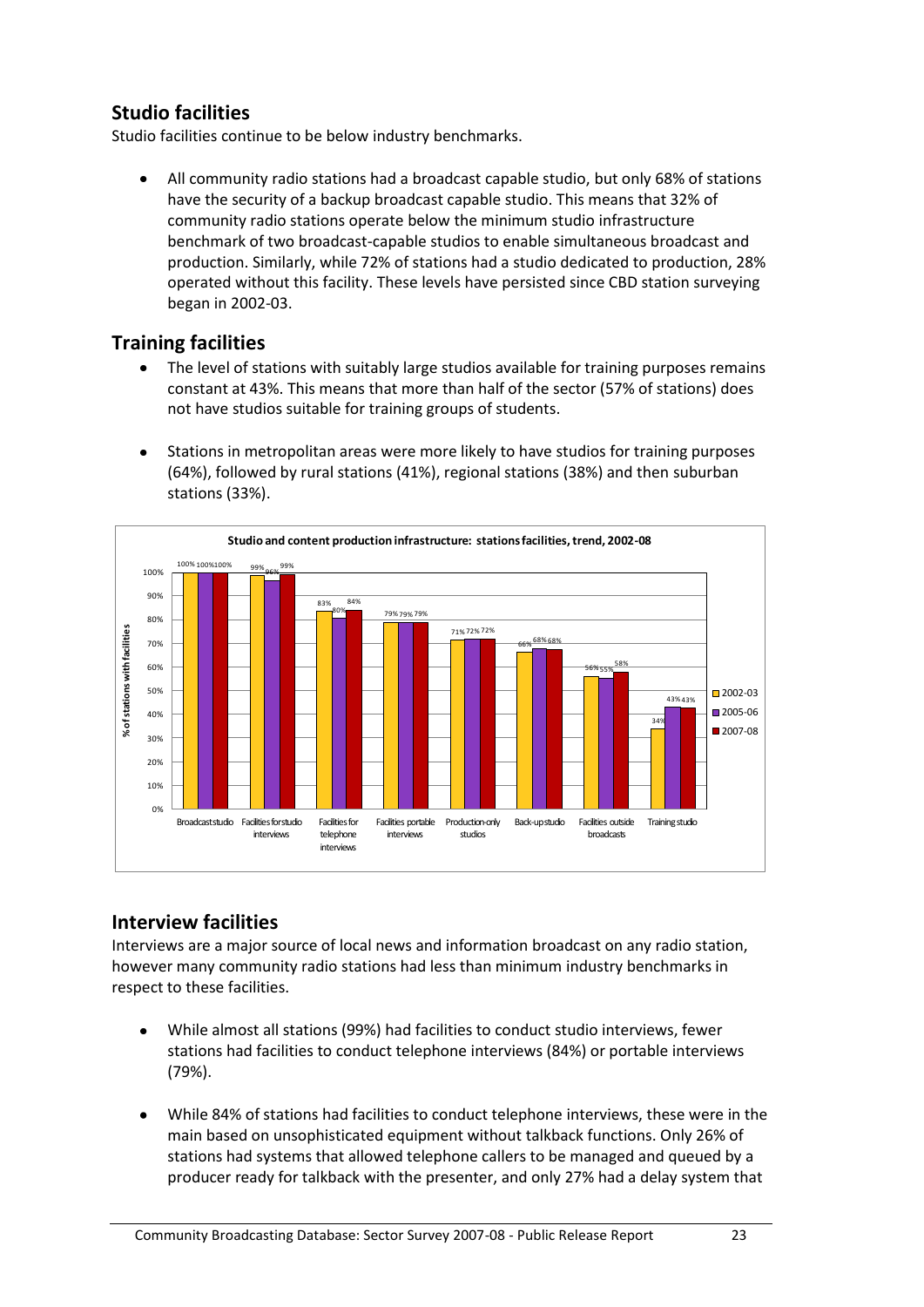allows inappropriate content to be deleted from the telephone interview prior to broadcast.

#### <span id="page-27-0"></span>**Main broadcast studio equipment**

- All main broadcast studios have microphones (100%) and most have CD players (98%).  $\bullet$
- Many studios now have computers for audio playout (90%) as standard equipment.  $\bullet$ These facilities have become more wide spread over recent years, increasing by 17 percentage points since 2002.
- Across the sector, 83% of stations had satellite feeds available to their main studios.  $\bullet$
- Most main studios are equipped with on-air telephone lines (75%).  $\bullet$
- Minidisc player facilities are on the decrease. Only 60% of stations reported these  $\bullet$ facilities in their main studios in the current survey, down 9 percentage points since 2002.



#### <span id="page-27-1"></span>**Outside broadcast facilities**

Through outside broadcasts (OBs), stations can actively engage with their communities through on-site coverage of community, cultural, sporting and other events.

- Despite the obvious role for OBs in developing community broadcasting objectives,  $\bullet$ just 58% of all stations have these facilities (a slight increase of 3 percentage points from the previous survey).
- Youth and Indigenous stations had the highest levels of OB facilities (88% of stations)  $\bullet$ followed by ethnic stations (71%), general stations (58%), religious stations (48%), and just 27% of RPH stations reported having OB facilities.

#### <span id="page-27-2"></span>**Outside broadcast links**

To run an OB, audio links are required to connect the OB site back to the station. There are various methods for establishing these links and the options continue to expand as new technologies become available.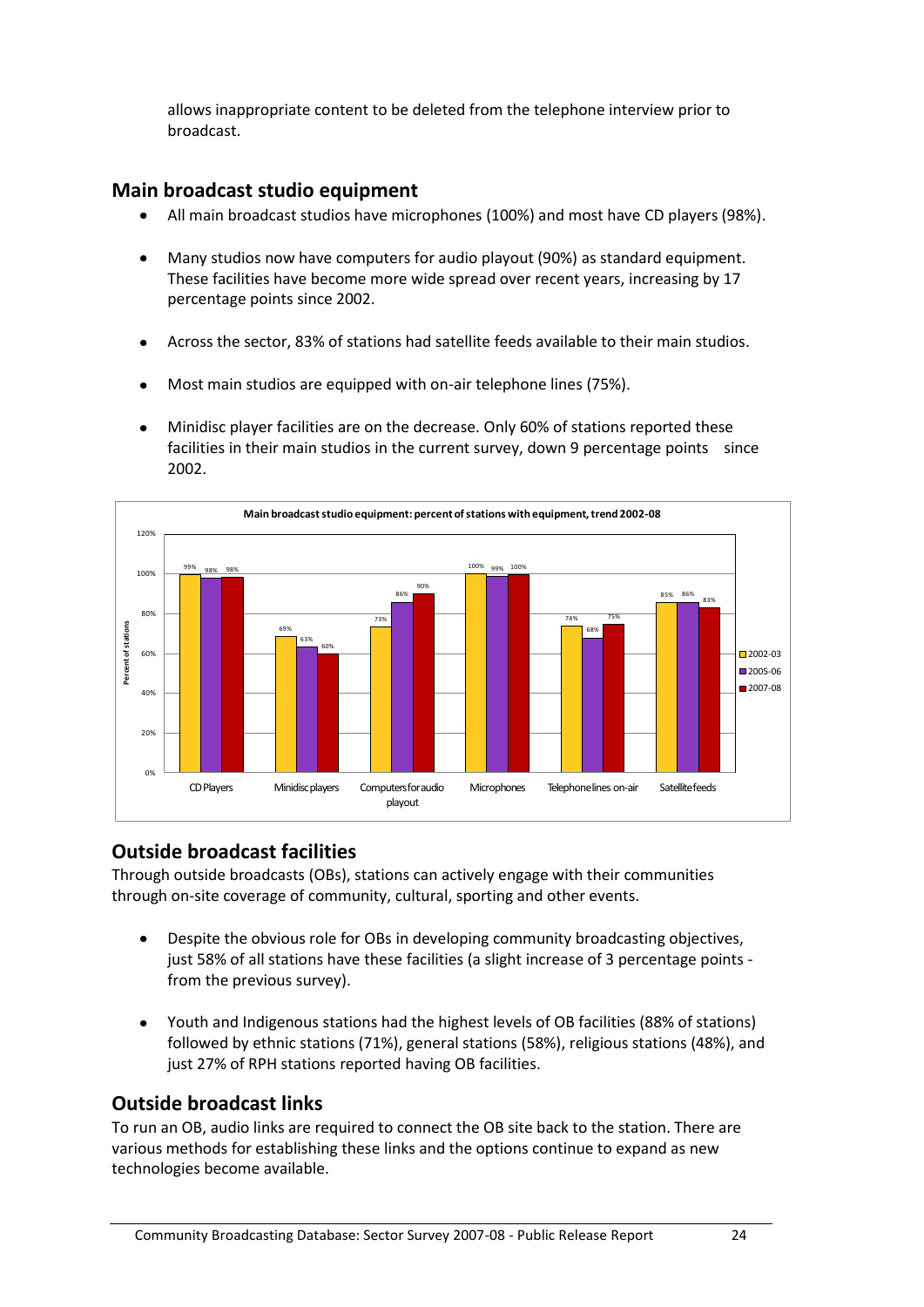- The most prevalent method used by stations to connect to OB facilities was standard phone line with POTS codec (used by 36% of stations), followed by standard phone line (30%), broadband connection (29%), ISDN with codec (19%), Microwave link (16%) and leased analogue landline (6%).
- There has been a big jump in the use of broadband connection between 2005-06 and  $\bullet$ the current survey, increasing 21 percentage points. There have been smaller increases in the use of microwave links and leased analogue lines (3 percentage points each). On the other hand, use of a standard phone line with POTS codec, while still the most popular link method, has decreased by 5percentage points. Similarly, the use of standard phone lines decreased by 8 percentage points.



#### <span id="page-28-0"></span>**Technical staff**

Community broadcasting operations are dependent on technical expertise to maintain and develop radio broadcasting equipment. While the majority of stations depend entirely on volunteers, some stations have staff that assist with these activities.

- Nationally, a total of 173 community radio staff were involved in technical or  $\bullet$ technological development/maintenance activities. It should be noted that these staff were not necessarily employed exclusively in technical roles, but may have performed other roles at the station.
- 33% of stations reported that they had male staff involved in technical or technological development/maintenance activities (nationally, a total of 131 male staff).
- 15% of stations reported that they had female staff involved in technical or  $\bullet$ technological development/maintenance activities (nationally, a total of 42 female staff).

#### <span id="page-28-1"></span>**Computers and equipment**

Converging broadcast, information and communication technologies have created a new paradigm for media technical infrastructure over the last two decades. Community radio stations commonly use computers to assist in administration, production and for audio playout.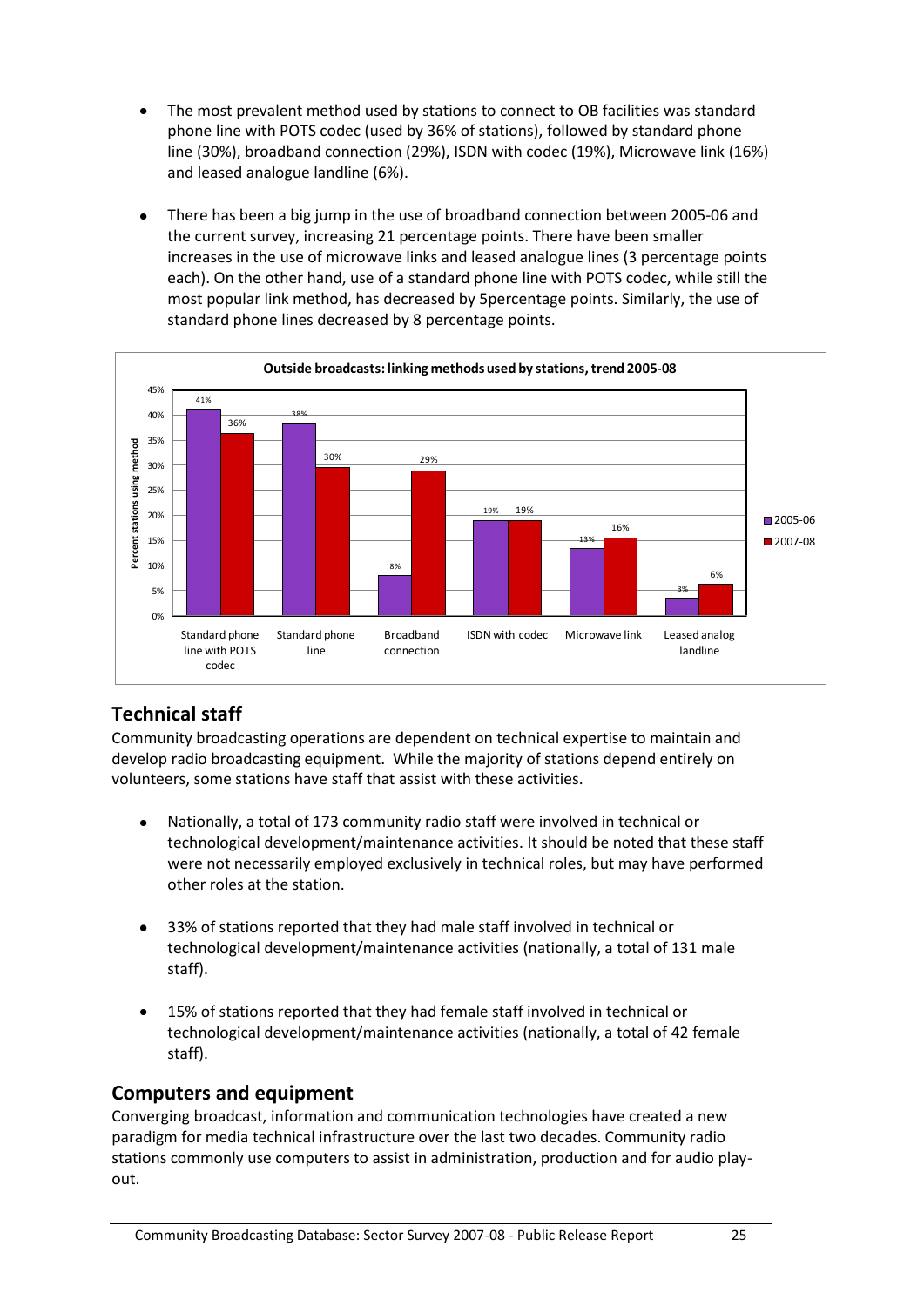- During 2007-08 community radio stations used computers most widely for  $\bullet$ administration purposes with 97% of all community radio stations using computers for office functions. Still however, 3% of stations do not have these facilities.
- Computer technologies were also used extensively for broadcast and production purposes: 93% of stations used computers for audio preview or production and 90% used computers for playout of audio material from a broadcast studio.
- 58% of stations had their computers fully networked, 28% had them partially networked, and 14% operate their computers as stand-alone units.

#### <span id="page-29-0"></span>**Specialist software**

Community broadcasters use specialist software to manage a range of station operations.

- The survey showed that 56% of stations used specialist software for music storage and  $\bullet$ access, 55% of used specialist software for general scheduling and 36% used software for sponsorship billing, while 21% didn't use specialist software for any of the above.
- A wide variety of audio playout systems were used by stations (45 different systems were reported), with Simian and Raduga being most prevalent, followed by MJM player, Station Playlist, Zara Radio, Dinesat, Jazler, RCS and WinAmp.
- The audio playout systems used by stations had varying degrees of functionality: 26% of stations had systems that had the ability to generate extra 'now playing' data such as images and text; and 62% of stations had systems that could generate administrative logs of music or sponsorship.

#### <span id="page-29-1"></span>**Internet**

- Onsite internet access is a basic requirement for station communications and program  $\bullet$ research and 96% of community radio stations have these facilities. This figure is 3 percentage points up from the previous survey and the gap is closing, however 4% of stations are still without onsite internet access.
- Of the 96% of stations that have onsite internet facilities, 63% use ADSL standard broadband, 30% use ADSL 2 high speed broadband, 4% use a dial-up connection, and a 2% use another type of connection.
- Since the previous survey there has been a decrease in the percentage of stations using dialup connections (down 5 percentage points) and ADSL standard broadband (down 10 percentage points), while ADSL 2 high speed has increased by 13 percentage points.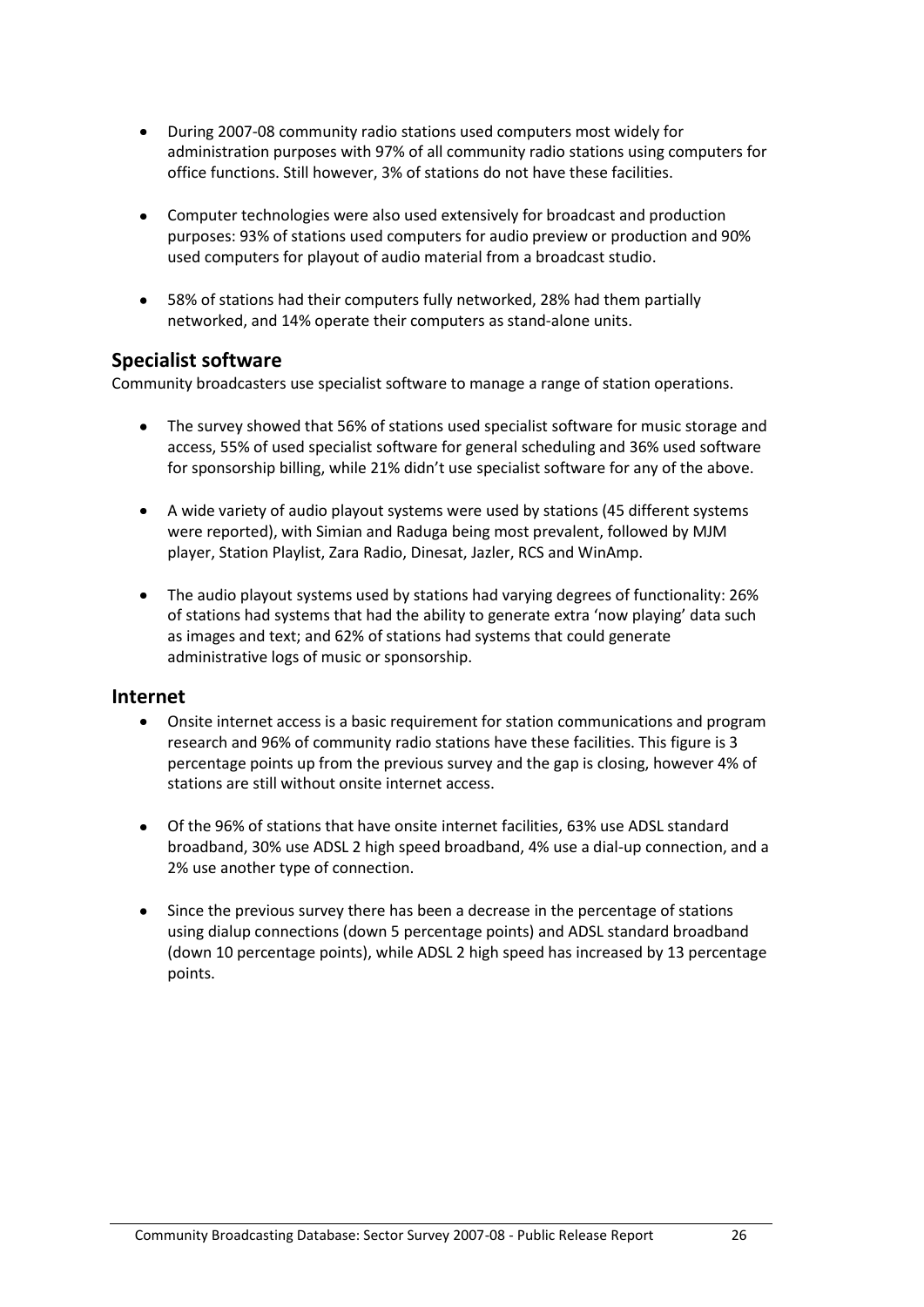

#### <span id="page-30-0"></span>**Training: all**

Most community radio stations provide some form of training.

- The 2007-08 survey showed that the majority of stations continue to recognise the  $\bullet$ importance of training, with 88% of stations conducting some form of organised or formal training over the period (accredited and non-accredited).
- An average of 31 people participated in training at each of the 245 stations that  $\bullet$ provided this opportunity.
- The level of training was highest in suburban areas where 98% of stations conducted  $\bullet$ training during the survey period, while rural stations reported the lowest level with 79% of stations conducting training.

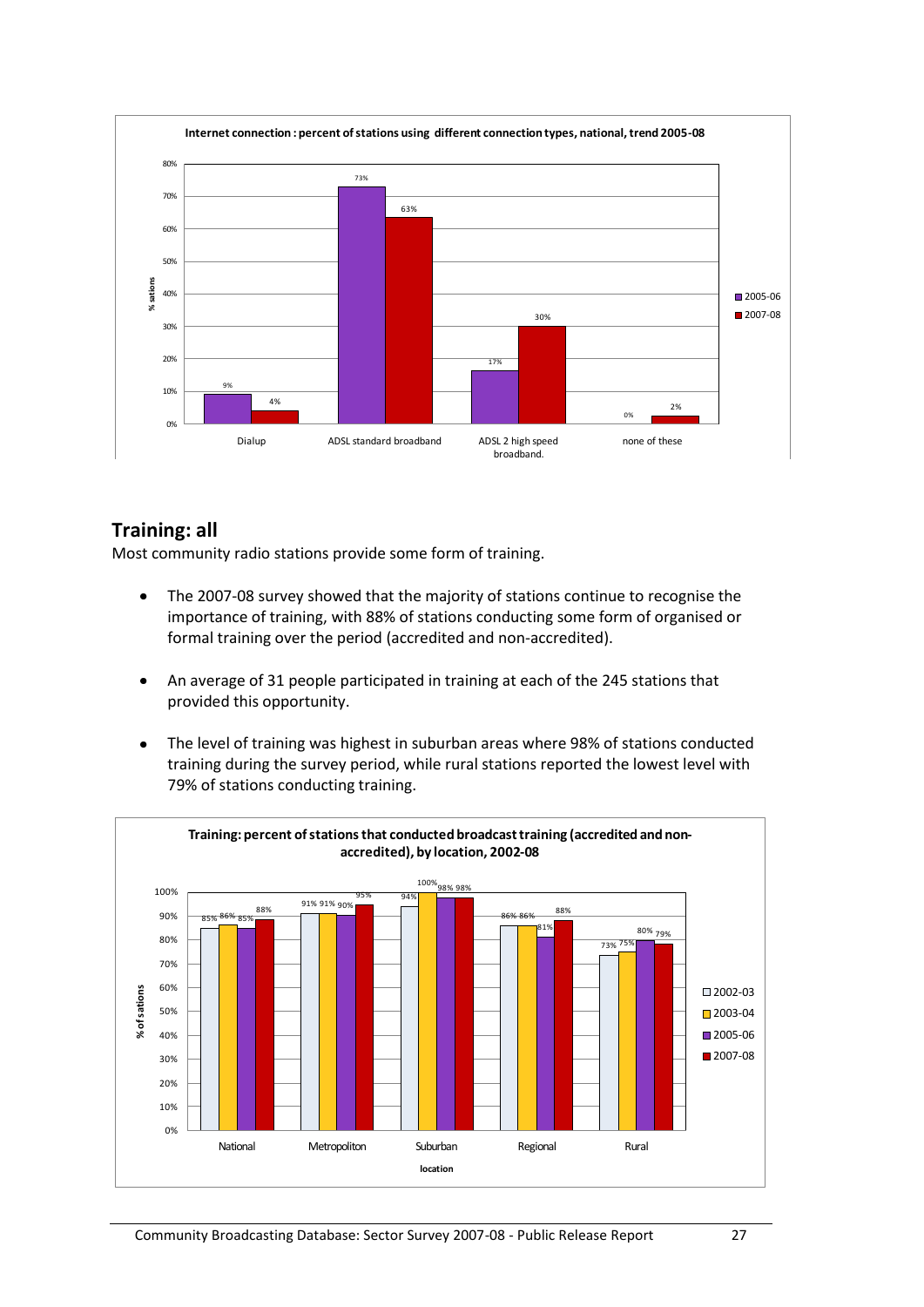- During the 12 month period, across the sector a total of 7,560 people took part in  $\bullet$ some form of organised broadcast training at their station (includes accredited and non-accredited training).
- $\bullet$ Every week a total of 2,693 training hours $12$  were provided by community radio stations in 2007-08. For the 12 month period community radio stations provided a total of 140,036 training hours.
- On average, stations provided 11 training hours per week.
- Youth stations provided the highest levels of training: 100% of youth stations provided training, averaging 59 hours per week, with 195 people receiving training over the 12 month period.

#### <span id="page-31-0"></span>**Training: accredited**

1

Accredited training offers the community radio sector the opportunity to establish national standards in training which are recognised by both the sector and the rest of the media industry. Community radio stations can access accredited training through the sector's five Registered Training Organisations (RTOs): CBAA, Radio Adelaide, Brisbane Indigenous Media Association, Diversitat, Goolarri, plus through broadcast training offered by Commercial Radio Australia and TAFE colleges.

- $\bullet$ In 2007-08, across the sector, 708 community broadcasters participated in accredited training programs. This was a 21% increase on the total number of people that received accredited training for the previous survey period.
- The highest number of people received training in metropolitan areas (total of 305), followed by regional areas (196), rural areas (122), and then suburban areas (84).
- People from 33% of all community radio stations participated in accredited training  $\bullet$ programs during 2007-08. This is an increase of 11 percentage points from 2005-06, and 17percentage points since 2002-03.

 $12$  Training hours were calculated on a per person, per hour basis (i.e. a 1 hour class with 8 participants is equivalent to 8 hours of training)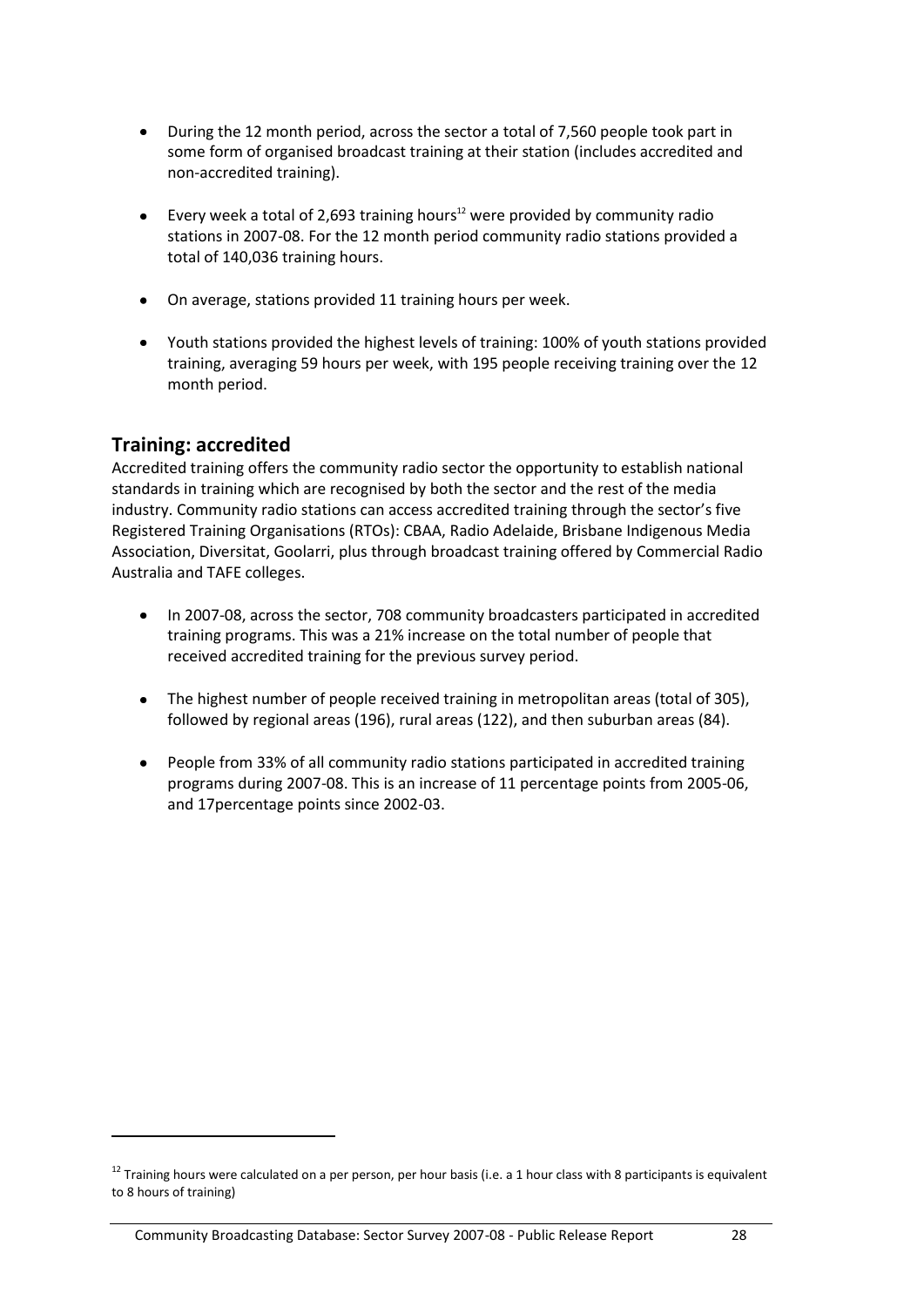

On a weekly basis, community broadcasters participated in a total of 1,415 accredited training hours<sup>13</sup> at their station. This was an increase of 170 hours per week from the previous survey period, and an increase of 1,097 hours (341%) since 2002-03.



- Nationally, stations reported that a total of 281 qualified trainers/assessors were available to them during the 2007-08 period; 91 of these were in regional areas, 69 in metropolitan areas, 63 in rural areas, and 59 in suburban areas.
- Twenty-two percent of stations generated income from fees charged for training, totally \$316,682 nationally. The average amount generated per station was \$5,183.

1

 $13$  Training hours were calculated on a per person, per hour basis (i.e. a 1 hour class with 8 participants is equivalent to 8 hours of training)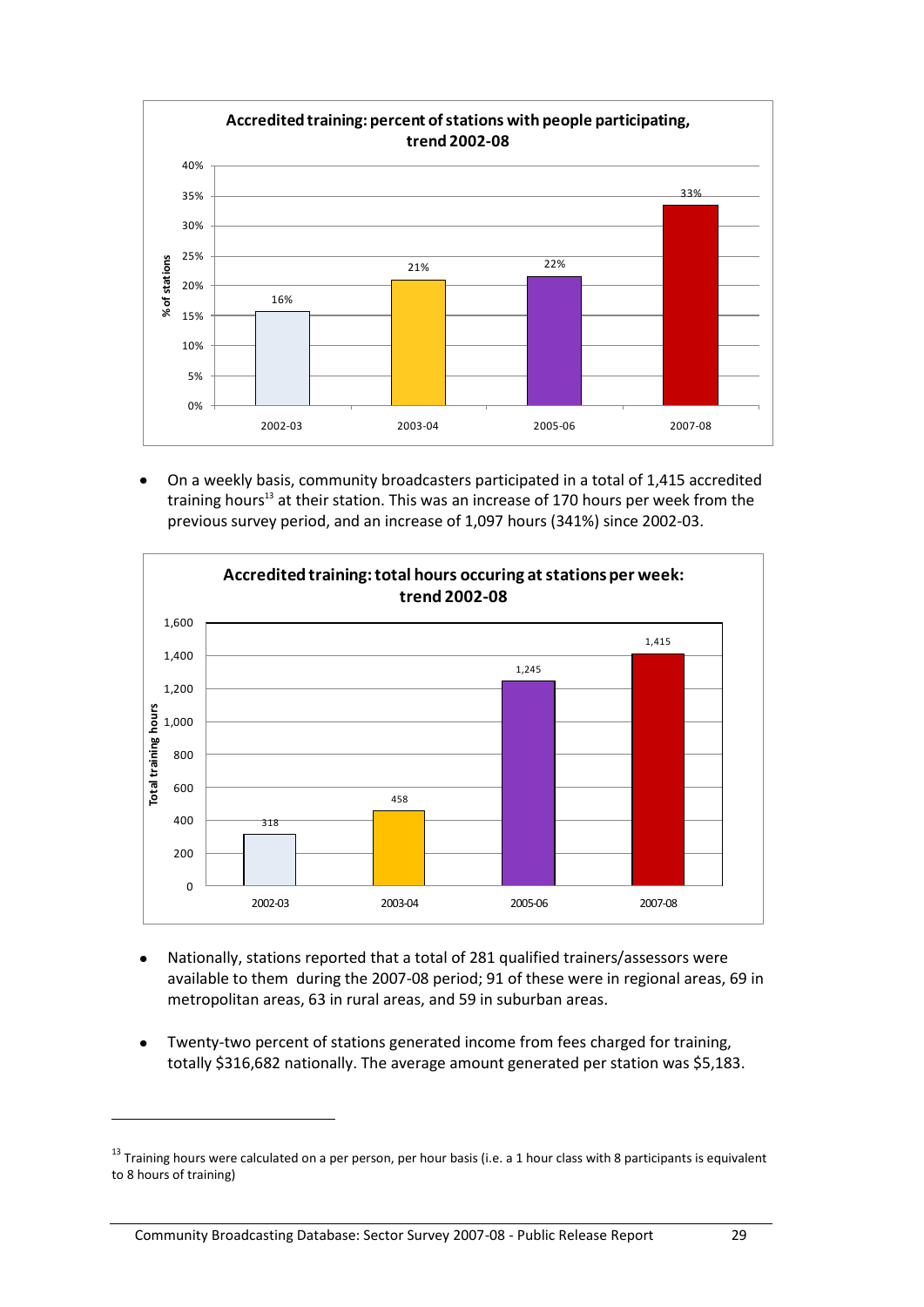#### <span id="page-33-0"></span>**Income**

1

Community radio stations experienced significant revenue growth during the 2007-08 period $^{14}$ .



The combined income of all fully licensed radio stations during 2007-08 was \$69,807,725, a rise of 29% over the previous survey period.

- Increases in sponsorship and donation revenue had the greatest impact on the total  $\bullet$ income for the sector, raising the total income figure above the previous survey's income by \$6.7m and \$2.7m respectively.
- Individual incomes varied widely. At one end of the spectrum there were stations  $\bullet$ operating on less than \$7,000 per annum, while at the other end some stations in metropolitan areas had turnovers exceeding \$1.5 million. Therefore, the overall average station income figure of \$252,013 can be quite misleading. The median income for the sector was \$77,200.
- Sponsorship income accounted for more than a third of the total income for the sector (41%). Nearly all stations (97%) received some sponsorship income.
- Overall sponsorship for the sector grew significantly. The sector raised \$28,796,972 through sponsorship during the 2007-08 financial period, a 30% increase on the previous survey period.
- The average income per station from sponsorship was \$106,577 (a 33% increase on the previous survey average of \$80,288); however, the income derived from this source varied greatly between stations, from nil to over one million dollars.
- Station location plays a significant part in sponsorship potential, with metropolitan stations achieving the highest amount with an average of \$279,997 per station,

<sup>&</sup>lt;sup>14</sup> Note, the period covered by this survey was prior to the start of the 2008-09 Global Financial Crisis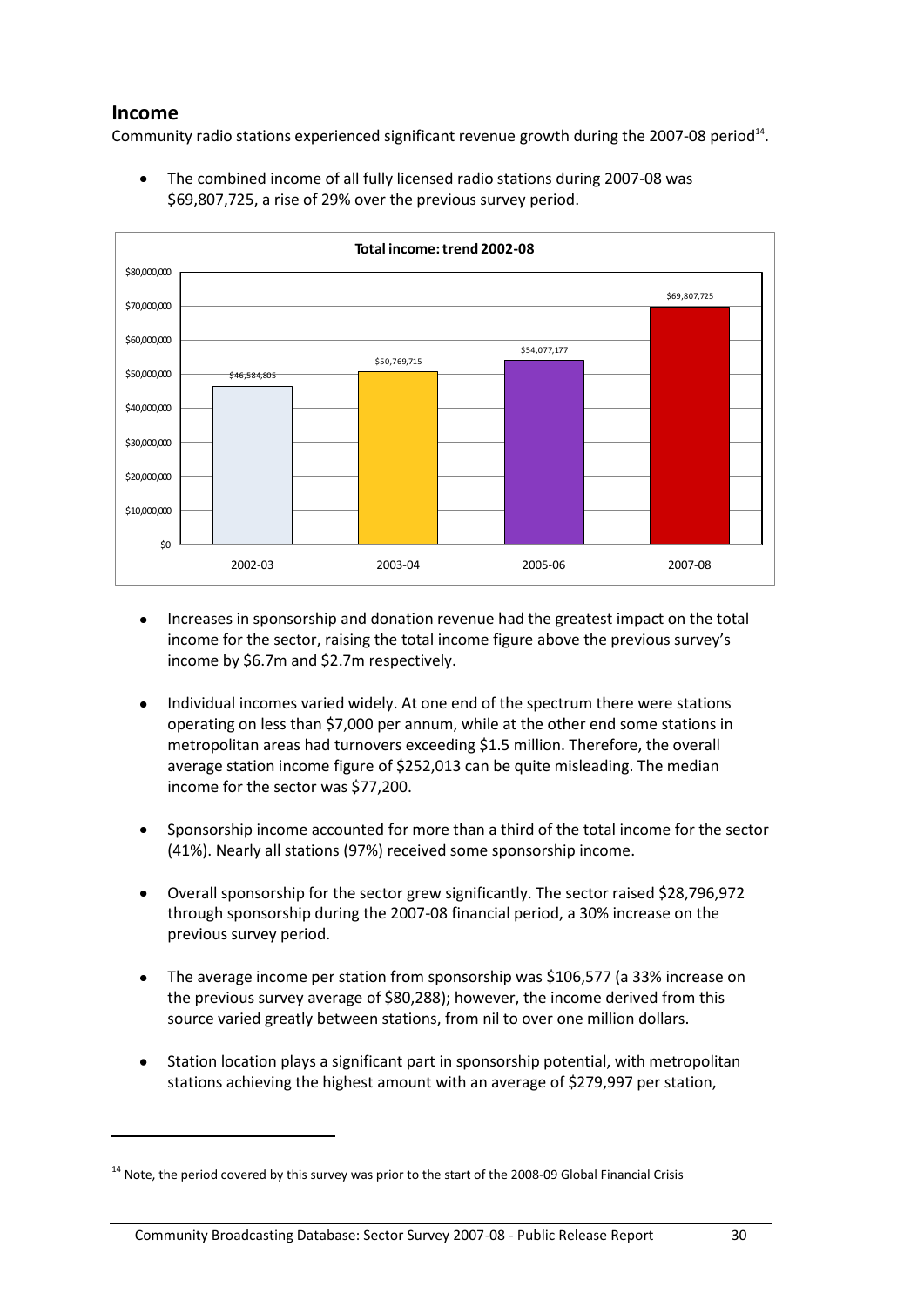whereas stations in rural areas averaged just \$62,828.

- Sponsorship income also varied across specialist interest stations, with youth stations earning the highest amount, averaging \$485,918, followed by fine music stations with \$206,728, and religious stations with \$187,058. While RPH stations were the least dependent on sponsorship, averaging \$27,158.
- Subscription and membership fees accounted for 7% of total sector income,  $\bullet$ amounting to a total of \$4,816,099, a 22% increase on the previous financial period.
- Donations accounted for 12% of total income, amounting to total \$8,428,534,  $\bullet$ representing an increase of 46% on the previous survey period.
- Religious stations received the greatest level of support from donors, with an average of \$180,086 per station, followed by fine music stations which averaged \$153,028.
- $\bullet$ Recurrent Commonwealth funding for community broadcasting was channelled through the Department of Communications, Information Technology and the Arts - DCITA (now the Department of Broadband, Communications and the Digital Economy – DBCDE) via the sector's funding body, the Community Broadcasting foundations (CBF). Overall CBF grant funding accounted for 7% of total income for the sector, with 67% of stations receiving grants.
- Although community radio stations raise most of their own income, stations may also receive grants from other Australian Government departments, as well as from their respective state and local governments for specific projects or purposes. When this income was added to the funding sourced via the CBF, government grant income accounted for 13%<sup>15</sup> of total station income during the period.
- It is important to note that grant income was unevenly distributed. For instance,  $\bullet$ Australian Federal Government grants accounted for 3% of overall sector income in the 2007-08 financial year, but only 19% of stations received a non-CBF grant from the Australian Government during the period. Similarly, just 35% of stations received grants from federal, state and local governments combined.
- $\bullet$ Income from educational institutions was also restricted with only 1% of stations receiving such funding.
- Stations have the potential to raise income through fees charged for access, production and training services. During the survey period, 50% of stations raised some funds from the provision of these services, accounting for 4% of total sector income.

1

<sup>&</sup>lt;sup>15</sup> Excluding DCITA (now DEWHA) Indigenous Broadcasting Program grants to Indigenous stations as the relatively high level of funding to just 20 dedicated Indigenous stations would skew the analysis.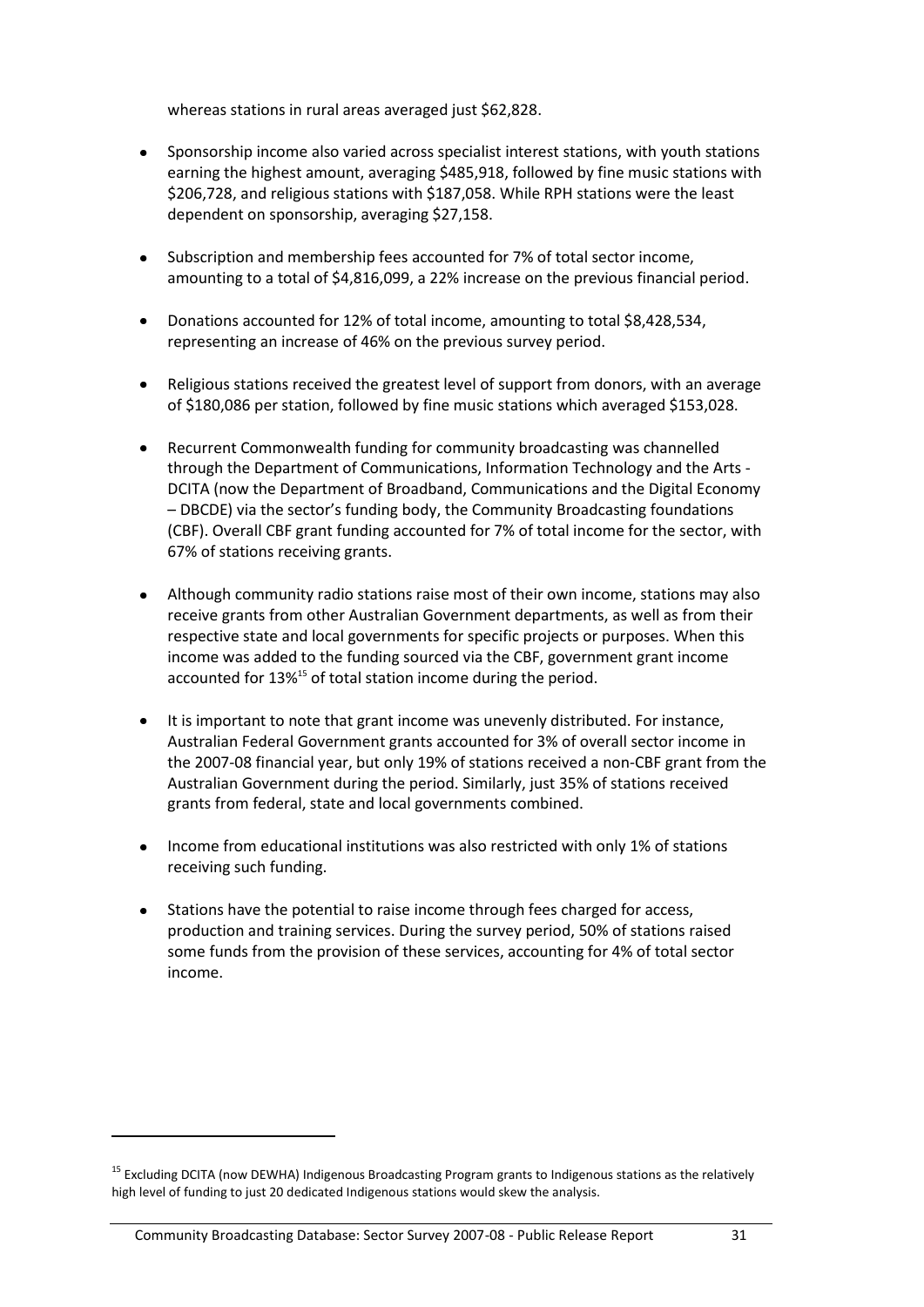| Income (ex GST): National, 2007-08 (n=277)                  |              |      |                                   |                |  |  |  |  |  |  |  |
|-------------------------------------------------------------|--------------|------|-----------------------------------|----------------|--|--|--|--|--|--|--|
| <b>Income</b>                                               | <b>Total</b> | %    | <b>No. stations</b><br>(weighted) | <b>Average</b> |  |  |  |  |  |  |  |
| <b>Educational institutions</b>                             | \$1,001,905  | 1%   | 19                                | \$53,578       |  |  |  |  |  |  |  |
| DCITA (now DEWHA) Indigenous<br><b>Broadcasting Program</b> | \$7,476,135  | 11%  | 20                                | \$373,807      |  |  |  |  |  |  |  |
| Federal Government grants                                   | \$1,854,527  | 3%   | 54                                | \$34,471       |  |  |  |  |  |  |  |
| <b>State/Territory Government grants</b>                    | \$1,663,894  | 2%   | 37                                | \$45,586       |  |  |  |  |  |  |  |
| Local Government grants                                     | \$269,853    | 0%   | 40                                | \$6,746        |  |  |  |  |  |  |  |
| CBF grants                                                  | \$4,989,459  | 7%   | 188                               | \$26,540       |  |  |  |  |  |  |  |
| Philanthropic organisation grants                           | \$598,825    | 1%   | 22                                | \$27,469       |  |  |  |  |  |  |  |
| Sponsorship                                                 | \$28,796,972 | 41%  | 270                               | \$106,577      |  |  |  |  |  |  |  |
| Subscriptions/ membership fees                              | \$4,816,099  | 7%   | 252                               | \$19,134       |  |  |  |  |  |  |  |
| Donations                                                   | \$8,482,534  | 12%  | 236                               | \$36,019       |  |  |  |  |  |  |  |
| Fundraising                                                 | \$2,266,418  | 3%   | 187                               | \$12,133       |  |  |  |  |  |  |  |
| Access fees                                                 | \$1,803,850  | 3%   | 48                                | \$37,347       |  |  |  |  |  |  |  |
| Production/studio fees                                      | \$596,031    | 1%   | 75                                | \$7,979        |  |  |  |  |  |  |  |
| Training                                                    | \$316,682    | 0%   | 61                                | \$5,183        |  |  |  |  |  |  |  |
| <b>Total Access/ Production/Training</b>                    | \$2,716,563  | 4%   | 138                               | \$19,685       |  |  |  |  |  |  |  |
| Other                                                       | \$4,874,542  | 7%   | 223                               | \$21,820       |  |  |  |  |  |  |  |
| <b>Total Income</b>                                         | \$69,807,727 | 100% | 277                               | \$252,013      |  |  |  |  |  |  |  |

#### <span id="page-35-0"></span>**Expenditure**

In line with the sector's increase in income, total expenditure also grew significantly during the 2007-08 period.

 $\bullet$ The combined expenditure of all fully licensed radio stations during 2007-08 was \$63,967,040, a rise of 23% over the previous survey period.

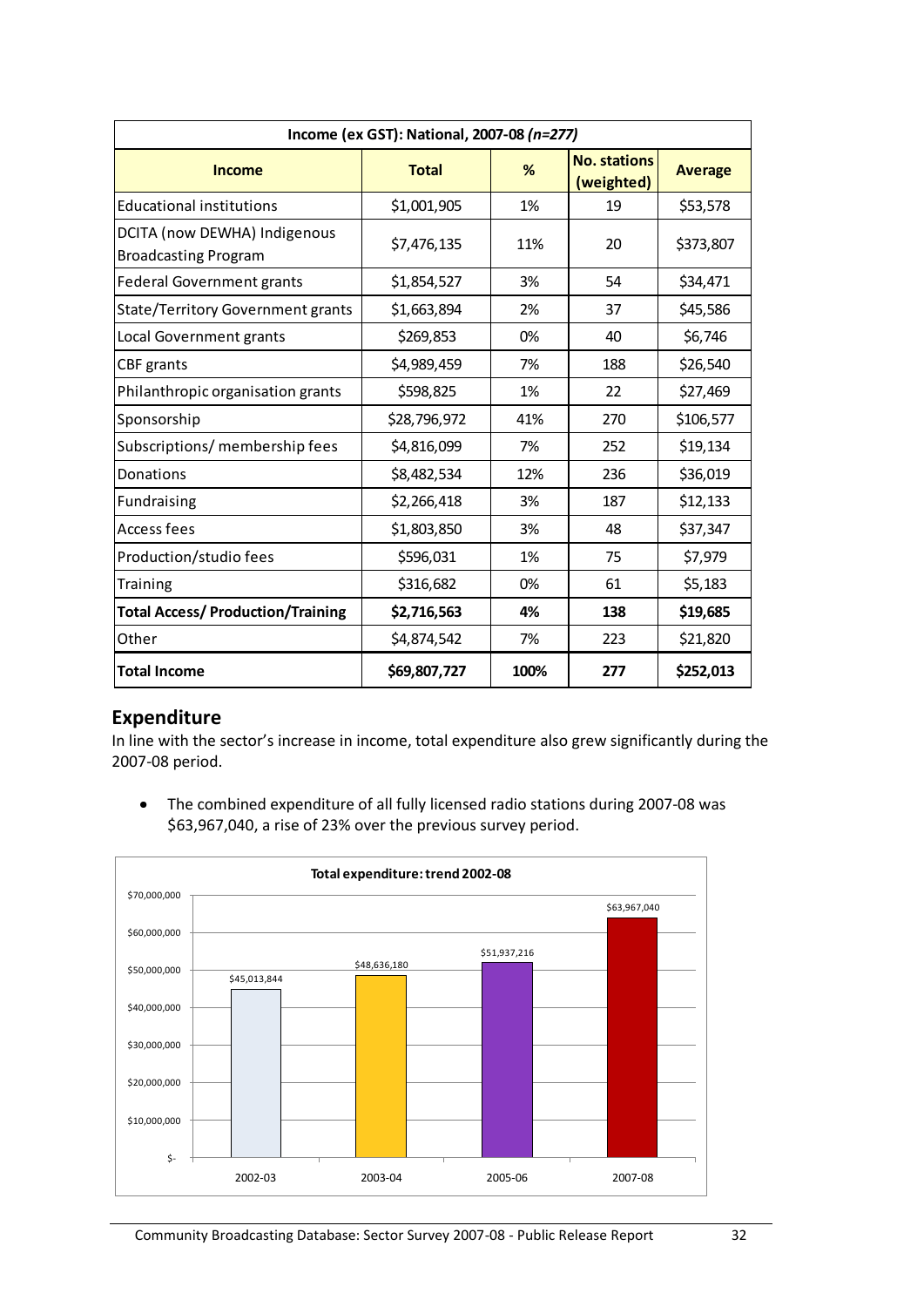- The average station expenditure was \$230,928 during the 2007-08 financial period,  $\bullet$ although this varied widely in tandem with station income levels.
- The expenditure category that showed the greatest increase over the previous survey  $\bullet$ period was salary, wages and oncosts, which rose by 32% from a total of \$23,181,810 in 2005-06, to \$30,486,454 in 2007-08.
- Salary, wages and related on-costs accounted for the single largest expenditure item  $\bullet$ during the period at 48% of total sector spending; however, as only 61% of stations employ staff, these costs would have constituted a considerably higher proportion of expenditure at those stations.

| Expenditure (ex GST): national, 2007-08 (n=277) |              |      |                                   |                |  |  |  |  |  |  |  |
|-------------------------------------------------|--------------|------|-----------------------------------|----------------|--|--|--|--|--|--|--|
| <b>Expenditure</b>                              | <b>Total</b> | %    | <b>No. stations</b><br>(weighted) | <b>Average</b> |  |  |  |  |  |  |  |
| Transmission capital equipment                  | \$1,127,329  | 2%   | 125                               | \$9,011        |  |  |  |  |  |  |  |
| Transmitter link                                | \$1,167,360  | 2%   | 162                               | \$7,188        |  |  |  |  |  |  |  |
| Other equipment                                 | \$1,193,915  | 2%   | 198                               | \$6,021        |  |  |  |  |  |  |  |
| Copyright                                       | \$1,588,590  | 2%   | 275                               | \$5,781        |  |  |  |  |  |  |  |
| Studio/production equipment                     | \$2,629,496  | 4%   | 205                               | \$12,802       |  |  |  |  |  |  |  |
| Transmission facility                           | \$3,357,604  | 5%   | 236                               | \$14,203       |  |  |  |  |  |  |  |
| Other                                           | \$22,416,292 | 35%  | 272                               | \$82,352       |  |  |  |  |  |  |  |
| Salary, wage and oncosts                        | \$30,486,454 | 48%  | 175                               | \$173,910      |  |  |  |  |  |  |  |
| Total                                           | \$63,967,040 | 100% | 277                               | \$230,928      |  |  |  |  |  |  |  |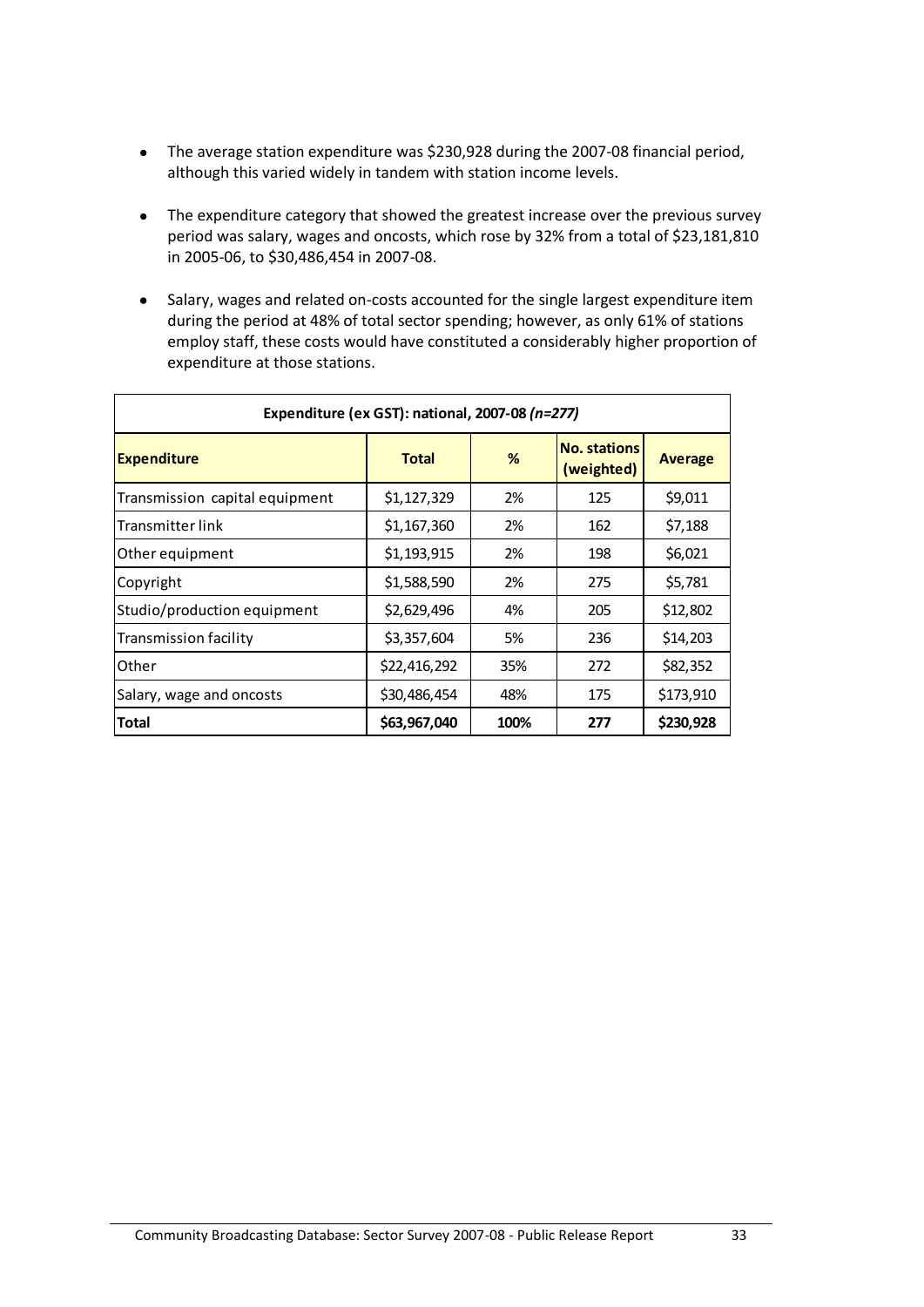# <span id="page-37-0"></span>**Background to the CBOnline Database project**

The aim of the CBOnline Database project is to provide accurate and reliable statistical information on the operations of community broadcasting stations for use by the sector in planning and promoting its activities, and preparing reports to government.

Information was collected for the Database for the first time in 2003 (2001-02 financial year). Three collections have taken place since then: in 2004 (2002-03 financial year); 2005 (2003-04 financial period); 2007 (2005-06 financial period): and now in 2009 (2007-08 financial period). As of 2005, the data collection has been scheduled to take place every second year.

Because the first collection (2001-02) employed different data gathering and analysis strategies than the subsequent collections, data trends reported here are based on comparisons between the 2002-03, 2003-04, 2005-06 and 2007-08 collections only.

Reports on previous collections are available on the CBOnline website (go to [www.cbonline.org.au](http://www.cbonline.org.au/) > CBD *Statistics* > CBD *Previous Results*). Further information on the 2002-03 collection is published in the Australian Communications and Media Authority report, *Survey of the Community Radio Broadcasting Sector 2002-03* (available from: [http://www.acma.gov.au/acmainterwr/\\_assets/main/lib100068/ctyradiobroadsurvey.pdf](http://www.acma.gov.au/acmainterwr/_assets/main/lib100068/ctyradiobroadsurvey.pdf))

# <span id="page-37-1"></span>**Survey approach**

The survey data was collected using an online interface hosted on the administrative area of the CBOnline website. Stations eligible to take part in the survey were allocated a user name and password to access the online survey questionnaire.

Eligible stations were defined as those holding both a full community radio licence and broadcasting at 30 June 2008. A total of 246 community radio licensees were surveyed from a pool of 277 eligible stations, of which 189 stations completed a full survey and the remaining 57 stations completed a short survey. Only the full survey results have been included in this report as they offer readers a more comprehensive picture of the sector's activities during the reporting period.

The statistics do not cover the operations of Remote Indigenous Broadcasting Services (RIBS), community television stations or temporary community broadcasting licensees. Nor do the statistics account for the activities of sector-based organisations, such as the Community Broadcasting Foundation (CBF), the Community Broadcasting Association of Australia (CBAA), the National Ethnic and Multicultural Broadcasters Council (NEMBC), RPH Australia (Radio for the Print Handicapped), Christian Media Australia (CMA), the Australian Indigenous Communications Association (AICA), the Indigenous Remote Communications Association (IRCA), the Australian Community Television Alliance (ACTA) or state or regionally-based community broadcasting bodies.

The following table provides details of the sample strata.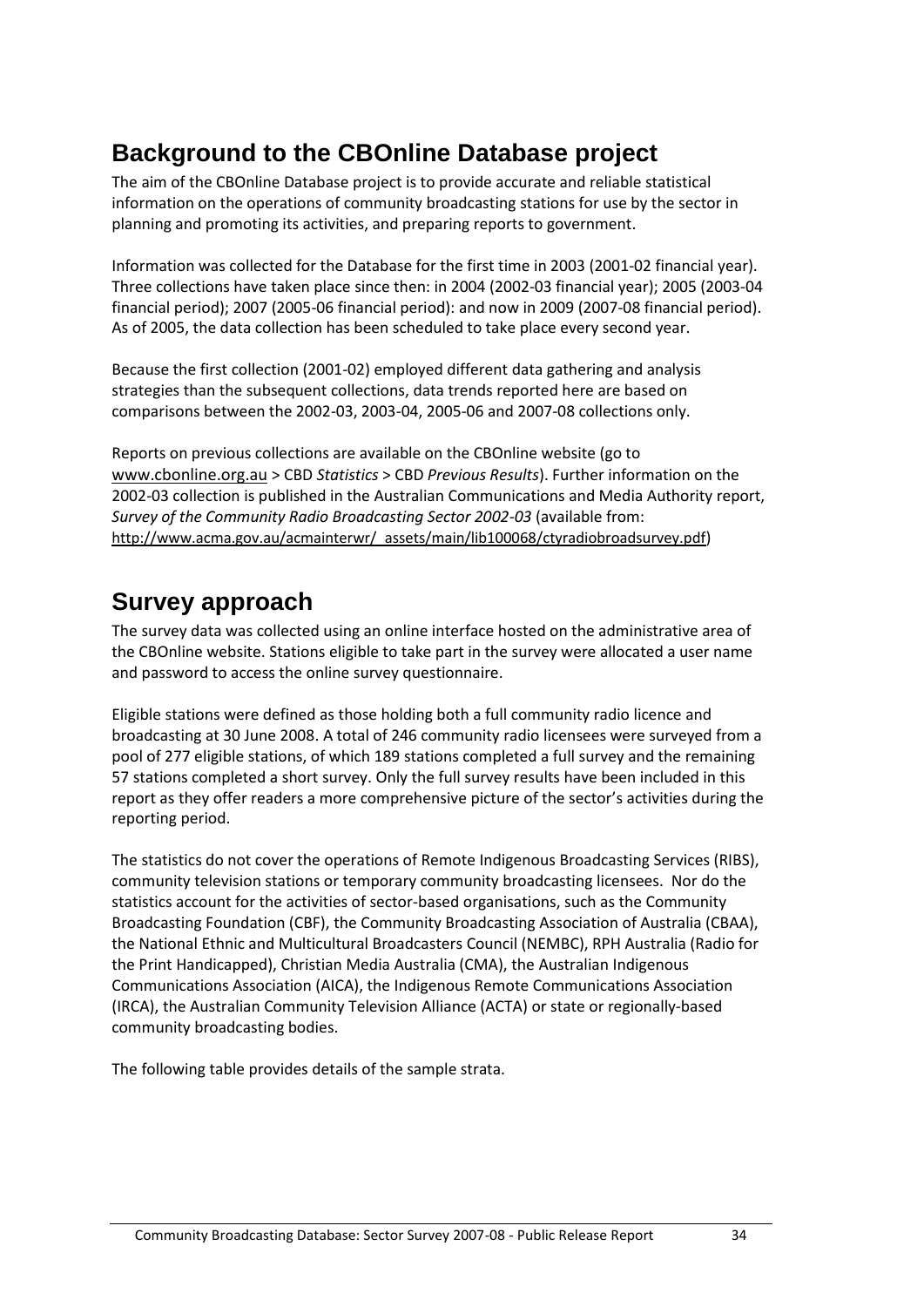| 2009 COMMUNITY BROADCASTING DATABASE |                         |                  |                 |              |              |                 |                  |                  |                         |                |              |                 |                |              |                 |                   |
|--------------------------------------|-------------------------|------------------|-----------------|--------------|--------------|-----------------|------------------|------------------|-------------------------|----------------|--------------|-----------------|----------------|--------------|-----------------|-------------------|
| Metropolitan                         |                         |                  |                 | Suburban     |              |                 | Regional         |                  |                         | Rural          |              |                 | National       |              |                 |                   |
|                                      |                         |                  |                 |              |              |                 |                  |                  |                         |                |              |                 |                |              |                 |                   |
|                                      | Full                    | Short            | <b>Universe</b> | Full         | Short        | <b>Universe</b> | Full             | Short            | <b>Universe</b>         | Full           | Short        | <b>Universe</b> | Full           | Short        | <b>Universe</b> | Full<br>completed |
| Income>\$500                         | 20                      | $\boldsymbol{0}$ | 24              | $\bf{0}$     | $\mathbf{0}$ | $\mathbf{0}$    | $\overline{c}$   | $\boldsymbol{0}$ | $\sqrt{2}$              | $\overline{c}$ | $\mathbf{0}$ | $\overline{4}$  | 24             | $\bf{0}$     | 30              | 80%               |
| Income<\$500                         | 26                      | $\boldsymbol{0}$ | 27              | 20           | 14           | 43              | 84               | 27               | 111                     | 40             | 18           | 66              | 165            | 57           | 247             | 67%               |
| General                              | 14                      | $\mathbf{0}$     | 16              | 20           | 14           | 40              | 47               | 26               | 73                      | 42             | 18           | 51              | 104            | 55           | 180             | 58%               |
| Religious                            | $\overline{7}$          | $\mathbf{0}$     | 9               | $\mathbf{0}$ | $\mathbf{0}$ | $\mathbf{0}$    | 22               | $\mathbf{0}$     | 22                      | $\overline{4}$ | $\mathbf{0}$ | $\overline{4}$  | 31             | $\mathbf{0}$ | 35              | 89%               |
| Indigenous<br>(non RIBS)             | 3                       | $\mathbf{0}$     | $\overline{4}$  | $\mathbf{0}$ | $\mathbf{0}$ | $\mathbf{0}$    | $\mathbf{1}$     | $\mathbf{0}$     | $\sqrt{2}$              | 10             | 1            | 14              | 14             | 1            | 20              | 70%               |
| <b>RPH</b>                           | $\overline{7}$          | $\overline{0}$   | $\overline{7}$  | $\mathbf{0}$ | $\mathbf{0}$ | $\mathbf{0}$    | $\overline{7}$   | $\mathbf{0}$     | $\overline{7}$          | $\mathbf{1}$   | $\mathbf{0}$ | $\mathbf{1}$    | 15             | $\mathbf{0}$ | 15              | 100%              |
| Ethnic                               | 6                       | $\overline{0}$   | 6               | 1            | $\mathbf{0}$ | $\mathbf{1}$    | $\mathbf{0}$     | $\mathbf{0}$     | $\mathbf{0}$            | $\mathbf{0}$   | $\mathbf{0}$ | $\overline{0}$  | 7              | $\mathbf{0}$ | $7\overline{ }$ | 100%              |
| Youth                                | 5                       | $\overline{0}$   | 5               | $\mathbf{0}$ | $\mathbf{0}$ | $\mathbf{0}$    | $\mathbf{1}$     | 1                | $\overline{\mathbf{3}}$ | $\Omega$       | $\Omega$     | $\Omega$        | 6              | $\mathbf{1}$ | 8               | 75%               |
| Seniors/Mature<br>Age                | $\mathbf{0}$            | $\overline{0}$   | $\mathbf{0}$    | 2            | $\mathbf{0}$ | $\overline{2}$  | 6                | $\mathbf{0}$     | 6                       | $\Omega$       | $\Omega$     | $\overline{0}$  | 8              | $\Omega$     | 8               | 100%              |
| <b>Fine Music</b>                    | $\overline{\mathbf{4}}$ | $\boldsymbol{0}$ | $\overline{4}$  | $\mathbf{0}$ | $\mathbf 0$  | $\mathbf{0}$    | $\boldsymbol{0}$ | $\bf{0}$         | $\boldsymbol{0}$        | $\mathbf{0}$   | $\mathbf{0}$ | $\overline{0}$  | $\overline{4}$ | $\mathbf{0}$ | $\overline{4}$  | 100%              |
| <b>TOTAL</b>                         | 46                      | $\bf{0}$         | 51              | 20           | 14           | 43              | 81               | 25               | 113                     | 42             | 18           | 70              | 189            | 57           | 277             | 68%               |

As the table shows, stations were categorised by service type and geographic location. The service types are general community, ethnic, RPH (Radio for Print Handicapped), Indigenous, religious, fine music, seniors/mature-age, and youth. The small number of stations representing the gay and lesbian, specialist music, arts and educational communities were included with general community services for statistical purposes. The categories of geographic location were metropolitan, suburban, regional, and rural.

In order to make efficient use of available resources and ensure that the results of the full survey were statistically representative of the sector as a whole, a sample of approximately 40% of stations was randomly drawn from general community stations turning over less than \$500k per annum and asked to complete the full survey. These stations were distributed disproportionately over the four geographic locations, employing a higher sampling fraction in the smaller universes and a smaller sampling fraction in the larger universes.

All stations turning over more than \$500k per annum were asked to complete the full survey to avoid a small station bias. Similarly, all stations in the specialist service categories (i.e. ethnic, RPH, Indigenous, religious, fine music, seniors/mature age, and youth) were asked to complete a full survey.

Stations that were asked to complete the full survey but declined were offered the option of filling in a short survey.<sup>16</sup> Stations that were asked to complete a short survey but wished to participate more fully in the data collection process were given the option of upgrading to a full survey.

# <span id="page-38-0"></span>**Data analysis**

1

Following the collection and validation of survey data, sample weights were applied to the data to extrapolate sample estimates of the total population of fully licensed community radio stations across Australia. Weights were based on an assessment of the original selection probabilities as well as non-response outcomes within particular sample strata.

 $16$  The short survey did not include financial questions, as the 2001-02 survey had shown that disclosure of this information was considered too sensitive for a number of licensees.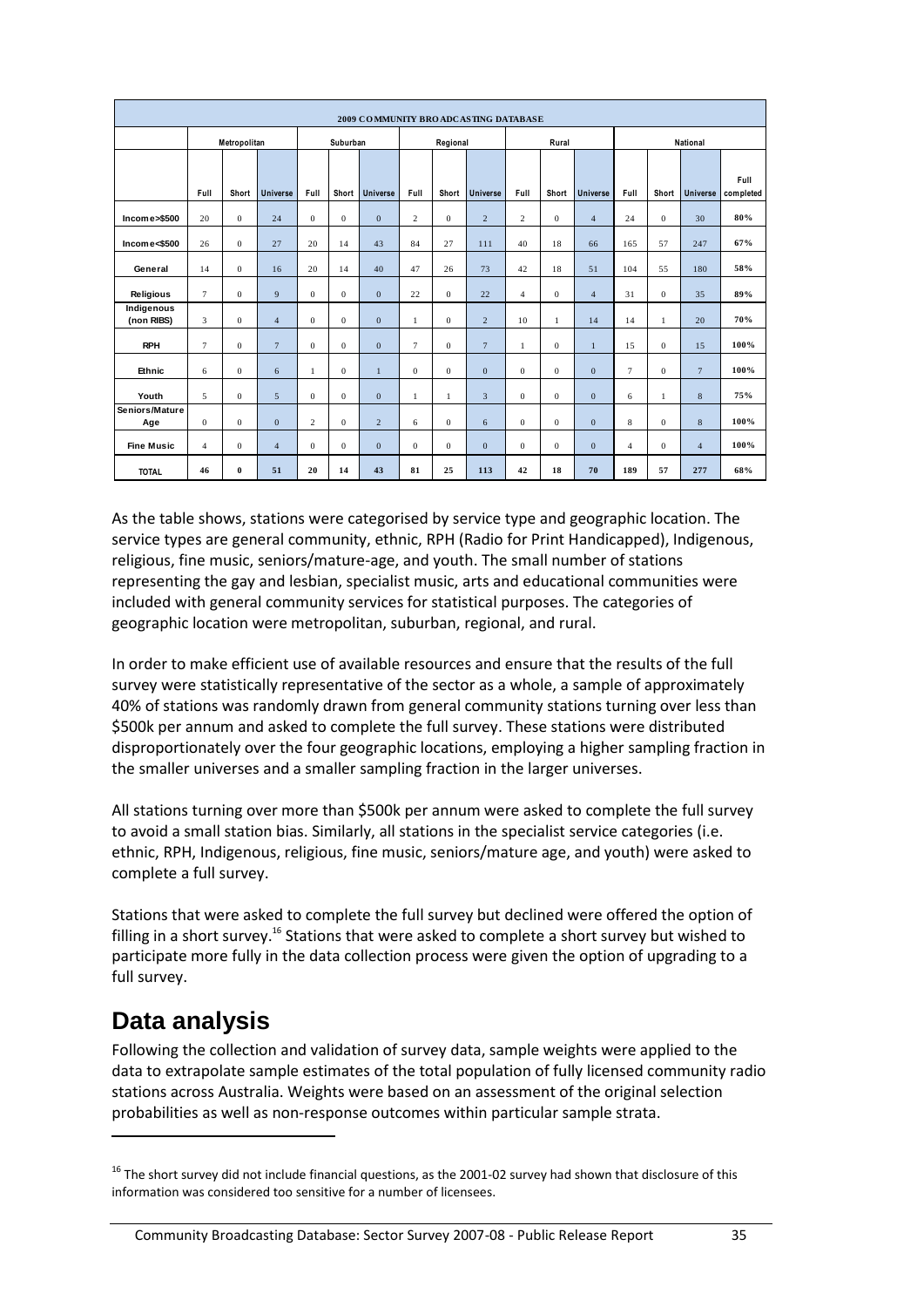The specific objectives behind the weighting were to:

- enable the production of statistically valid estimates of the number of stations and  $\bullet$ their characteristics across the sector as a whole;
- compensate for disproportionate sampling of various sub-groups in the original sample list;
- reduce the potential sample bias that could have arisen from differences between non-respondents and respondents in certain key respects; and
- $\bullet$ compensate for non-coverage in the sample due to possible inadequacies in the sample frame or other unknown reasons for non-coverage.

All cells were weighted, with the exception of those pertaining to Community Broadcasting Foundation (CBF) grants. For CBF grants, the actual grant amounts were known and no statistical inference was required. An assessment of the data from the previous surveys has indicated that the final weighted results from the full survey have a high degree of statistical correspondence to the short survey results. This was tested and proved to be the case for the current survey. The use of one dataset also avoids any possible confusion that may arise from the use of the partial dataset (i.e. merged short and full survey results).

Only the aggregate results from the full survey are presented in this report. Analysis of the survey data was undertaken using Microsoft Access and Excel software programs.

# <span id="page-39-0"></span>**Survey data**

### <span id="page-39-1"></span>**Important notes about the data and analysis**

When viewing the tables and figures readers are advised to refer to the explanatory information below. This information covers important notes about the data and analysis, definitions of terms, and calculation of sample weights. Similarly, when distributing tables it is recommended that the following information be included to ensure they are viewed in context.

- **Small cell sizes:** To prevent identification of individual stations and to avoid readers  $\bullet$ drawing misleading conclusions based on small sample sizes, no data are reported where cell sizes contain three or less cases. Such cells are denoted by an asterisk.
- **Merging of metropolitan and suburban station information:** The survey showed  $\bullet$ significant variation between metropolitan-wide licences and limited metropolitan or suburban licences, in the operational nature of stations. The statistics for the combined metropolitan and suburban stations could lead to misleading conclusions in relation to all metropolitan based stations, therefore separate service area statistics are used for metropolitan and suburban stations to avoid drawing misleading conclusions.
- **Rural station financial figures:** In most cases, stations located in areas classified as 'regional' were likely to have larger incomes than those classified as 'rural', due mainly to the larger population bases in which they operate. However, it should be noted that financial figures for rural stations could be distorted by the strong presence of Indigenous stations in these areas (i.e. fourteen are located in rural areas as compared to two in regional areas). This reflects the fact that Indigenous stations derived a larger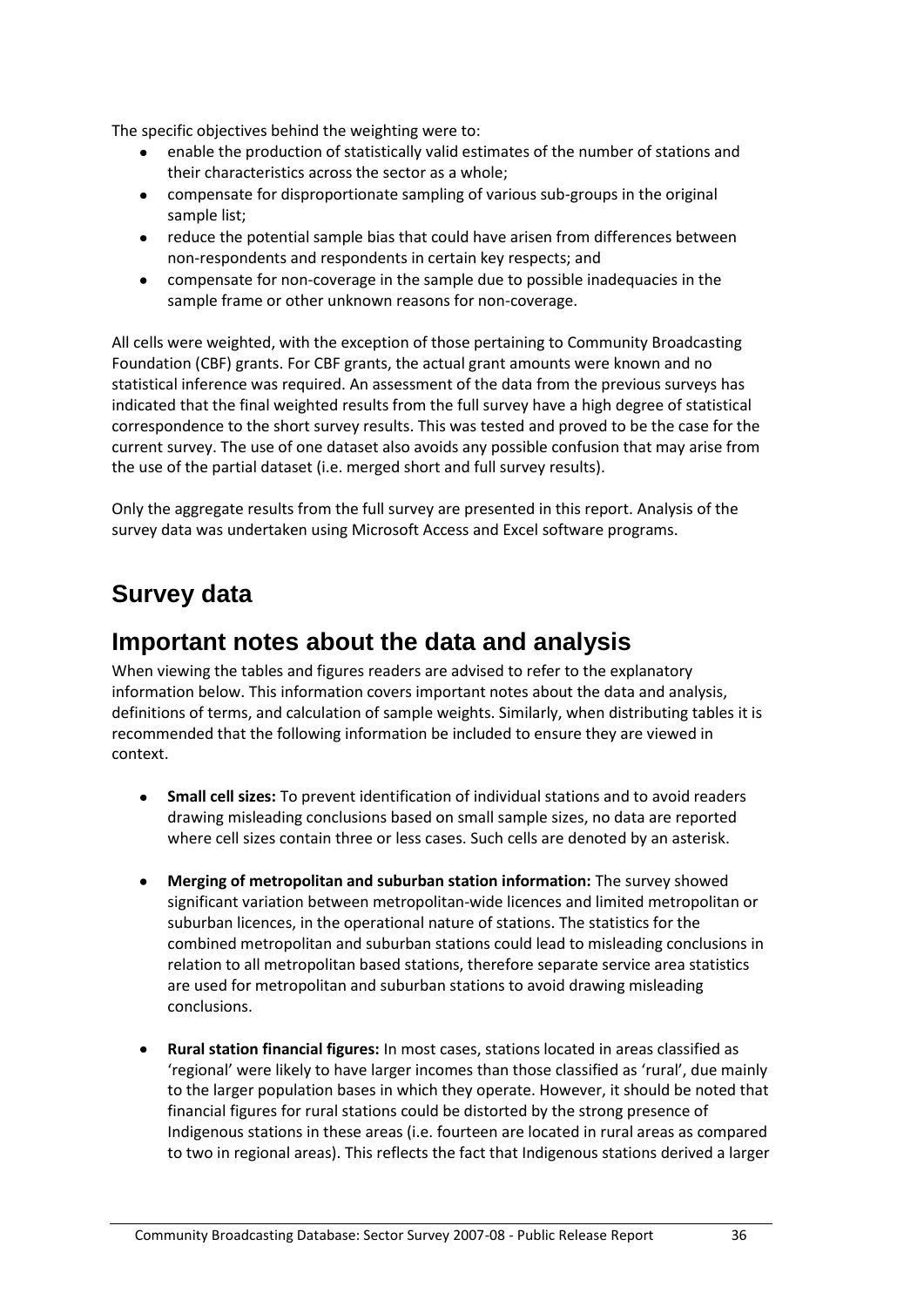proportion of their income from DEWHA Indigenous Broadcasting Program grants, and as such, were less affected by the size of the populations to which they broadcast.

#### <span id="page-40-0"></span>**Definitions of terms:**

- **General stations:** includes stations that were operating with general community licences aimed at serving broad local community interests. This category also included a small number of licensees that represented the gay and lesbian, specialist music, arts and educational communities.
- **Metropolitan:** stations located in a state or territory capital city and licensed to  $\bullet$  . broadcast metropolitan-wide.
- **Suburban:** stations located in a state or territory capital city and licensed to broadcast  $\bullet$ to a particular suburban (or sub-metropolitan) area.
- **Regional:** stations not located in a state or territory capital city, but based in a centre  $\bullet$ with a relatively high level of service provision (i.e. access to health, education and other public services and a range of commercial outlets), or is within 100 kilometres of such a centre.
- **Rural:** stations located in a town centre in a country area, which has a comparatively low level of service provision (i.e. access to health, education and other public services and a range of commercial outlets) and not within 100 kilometres of a centre which has a high level of service provision.
- **RPH:** refers to Radio for the Print Handicapped.
- **RIBS:** Remote Indigenous Broadcasting Services (formerly known as BRACS).
- **Australian music***:* music that is performed or composed by a citizen or ordinary resident of Australia.
- **Locally produced content:** content produced at a station for its local audience. This does not include content taken from a satellite or other distribution services or produced by another station.
- **Financial data:** The data covers the 2007-08 financial year.
- $\bullet$  . **Expenditure – Salaries, wages and on-costs:** gross salaries, salaries and associated oncosts, including commission and retainers as well as superannuation, payroll tax, and other staffing on-costs.
- **Transmission facility**: includes expenses related to a transmission site or transmission facility owned by either the station or a third party (operational costs related to transmission, including equipment/site rentals, electricity and maintenance, provision for transmitter equipment depreciation and/or replacement).
- **Transmission Link**: includes expenses related to linking radio studios with the transmission site/s used by stations (operational costs related to transmitter linking, including equipment/site rentals, electricity, maintenance, transmission link equipment depreciation and/or replacement).